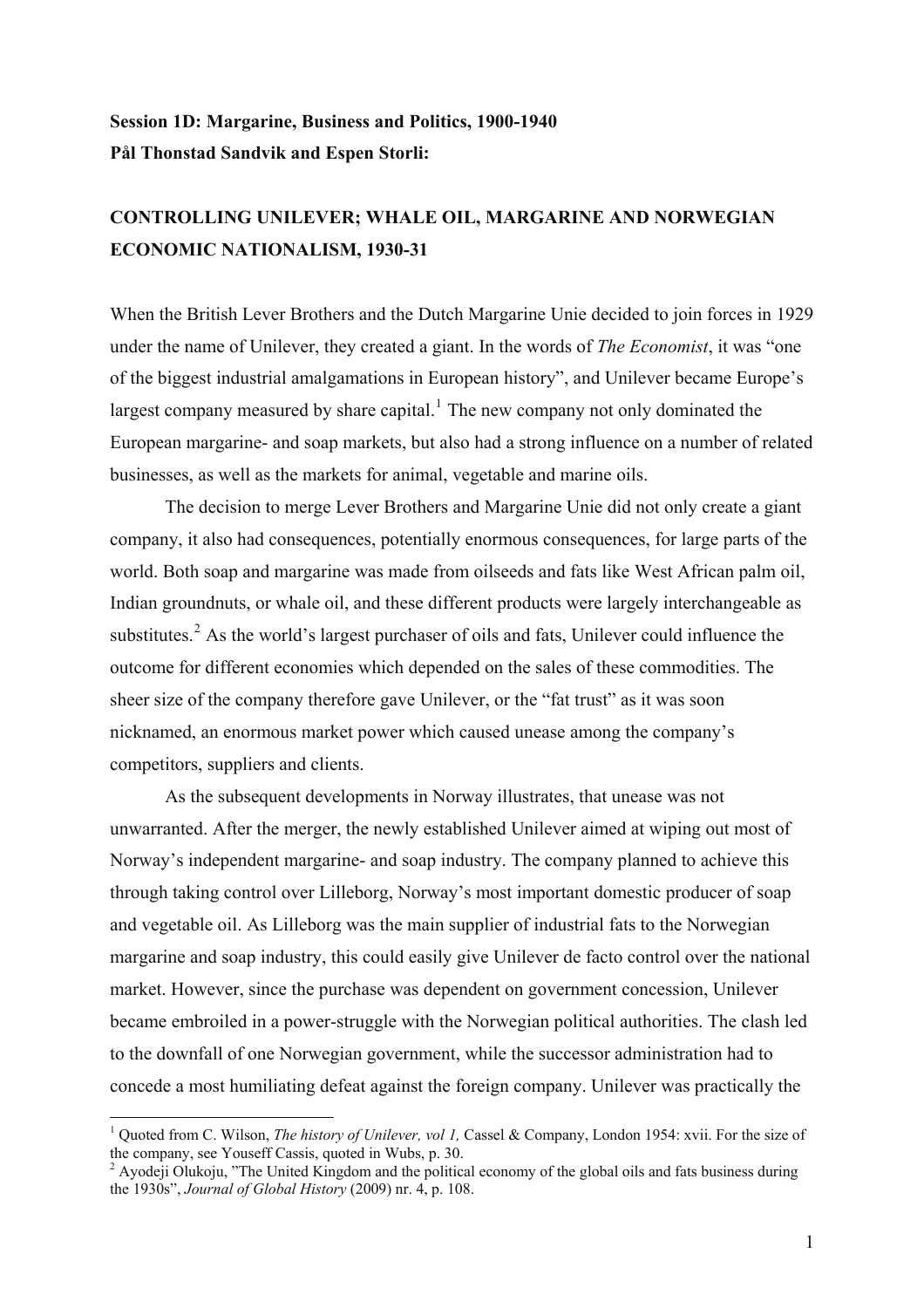only customer of Norwegian seal and whale oil (important export products), and the company used this as a leverage to press the Norwegian authorities to grant Unilever concession to purchase Lilleborg. Yet in return, Unilever was forced to make substantial concessions to the Norwegian margarine and soap producers. Unilever got market access (but not market dominance) and permission to buy the Lilleborg-shares in return for guaranteeing future purchases of Norwegian marine oils.

 The aim of this article is to use the example of the Lilleborg-Unilever case to study the relationship between powerful multinationals and the host economies in which they operate. As Geoffrey Jones has noted, the balance of power between multinationals and host governments always rests on a number of factors. The more valuable and unique the firmspecific assets a company possesses, the more leverage it has to challenge or modify government policies, while a host government's leverage is a function of its possession of resources required by the multinational such as a large domestic market or natural resources; the degree of competition between different firms for access to these resources; and a host country's ability to develop resources capable of substituting for those controlled by foreign companies.<sup>[3](#page-1-0)</sup> In the Lilleborg case, the balance of power tipped convincingly in Unilever's favour, and the company was seemingly in a perfect position to dictate the outcome. Yet, in the end company had to settle for a result which was far from what it wanted from the outset.

### **Norwegian whaling and the European industrial fats industry**

Despite the fact that Lilleborg was not involved in whaling, the story of Unilever's attempt to take control over the company can only be properly understood against the backdrop of the political economy of whale oil. For more than half a century, from 1870 and until about 1935, Norwegian companies dominated the international whaling and sealing industry. Yet, whale oil was initially a hard sell. It stank terribly and tasted even worse. It also had a tendency to turn black, qualities that hardly made it suitable for margarine or soap. In addition to this, whale oil was liquid at room temperature. However, due to significant advances in organic chemistry, these obstacles were (more or less) overcome before the outbreak of World War I. This opened an immense and growing market for the Norwegian whaling industry. It had just found vast new hunting fields in the Antarctic Ocean where thousands of whales could be

<span id="page-1-0"></span><sup>3</sup> Geoffrey Jones, *Multinationals and Global Capitalism*, Oxford University Press 2005, p. 277.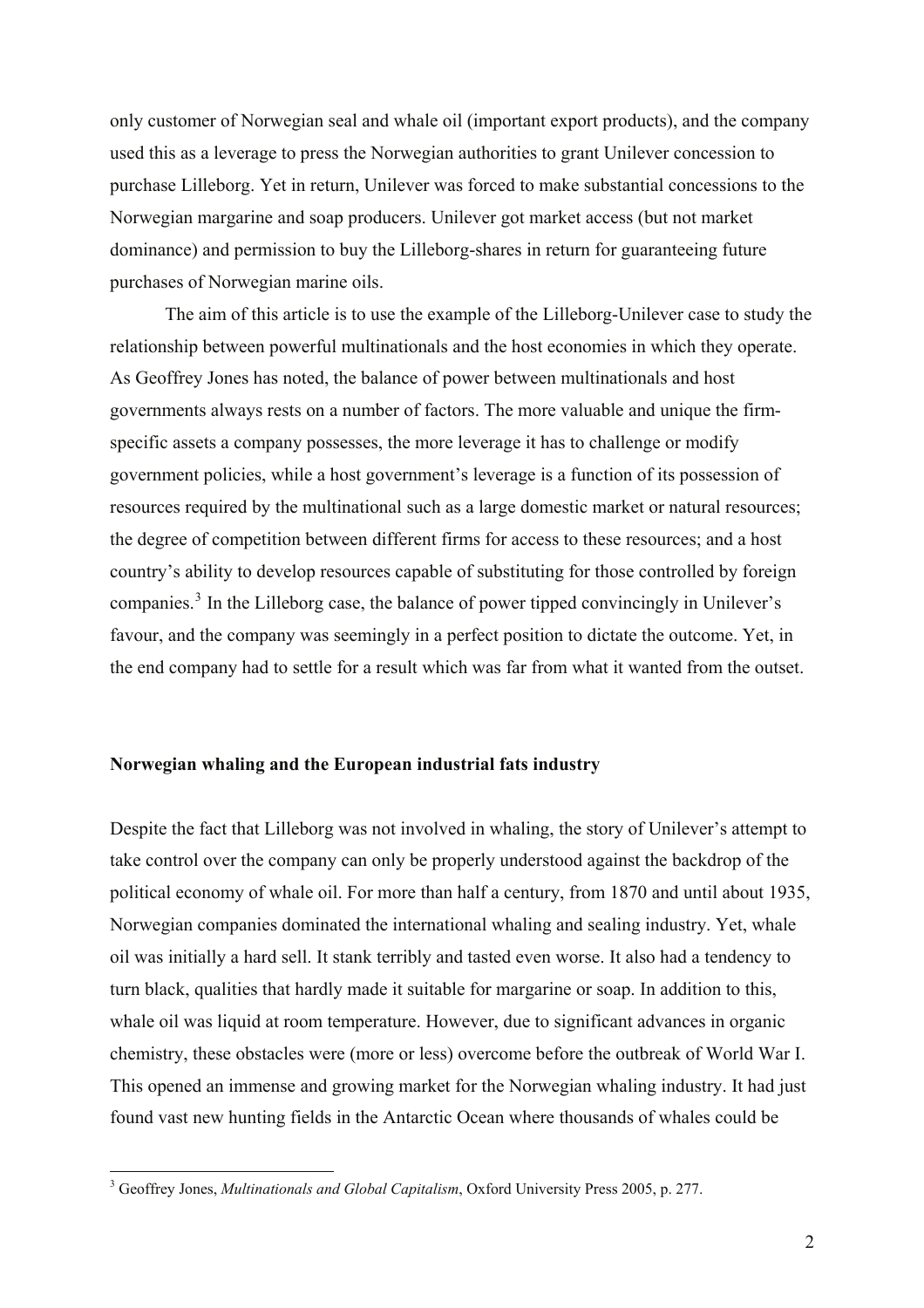slaughtered each year. The supply of whales was seen as almost unlimited. Whaling became a booming industry from 1900 to 1930, and in the process it acquired a central role in the Norwegian economy. For a long time it generated around 5% of Norwegian exports. Up to 10.000 men were employed by the Antarctic expeditions, while shipyards and companies that sold equipment and goods to the whaling industry employed thousands more.<sup>[4](#page-2-0)</sup>

 As a result of the technological advances, whaling and whale oil became attractive to the European margarine and soap producers. The Dutch margarine company Jürgens invested in a dozen Norwegian whaling companies from 1911 and aimed at obtaining substantial influence over the industry. However, Jürgens whaling investments were unsuccessful and the company pulled out after a couple of years.<sup>[5](#page-2-1)</sup> In 1912, Lever Brothers bought the South African company Premier Whaling Co. Seven years later it bought the British company Southern Whaling  $&$  Sealing.<sup>[6](#page-2-2)</sup> The latter was one of the largest whaling companies outside Norway and secured Lever Brothers a substantial in-house supply of whale oil.

From around 1910, market power started tilting towards the whale oil purchasers. The European industrial fats industry consolidated through a merger wave, and the major margarine and soap producers also established a purchaser-cartel, the so-called Whale Oil Pool. In order to maintain their bargaining power the whalers organised a federation. Prices remained high (primarily due to high demand) and whaling continued to be very profitable.<sup>[7](#page-2-3)</sup>

The whalers also tried to move downstream into the fat processing business. In 1912, Norwegian whalers and the German firm Bremen Besigheimer Oelfabriken (BBO) established the fat-refining and fat-hardening plant Denofa in Fredrikstad in south-eastern Norway.<sup>[8](#page-2-4)</sup> BBO contributed with the necessary patents and technology, the Norwegians with the capital. The shares were split 50-50 between the Germans and the Norwegians. The business idea was to transform the smelly whale oil into a delicious and tasty ingredient for margarine which the average German or British workingman could enjoy for breakfast. Let us put aside that this was a bit more technically challenging than envisaged at first. More importantly, Denofa was soon embroiled in an intense battle over patent rights with the large Dutch margarine producer Jürgens. The Dutch company had already built an equivalent plant

<span id="page-2-0"></span><sup>4</sup> J. N. Tønnessen and A. O. Johnsen, *The history of modern whaling,* Australian University Press 1982, p. 182ff, 225ff and 292ff. J. N. Tønnessen, *Den moderne hvalfangsts historie, vol. 2,* Sandefjord 1967: 271ff, 348ff and 494ff.

<span id="page-2-1"></span> $<sup>5</sup>$  J. N. Tønnessen and A. O. Johnsen 1982, p. 238-39.</sup>

<span id="page-2-2"></span> $<sup>6</sup>$  J. N. Tønnessen and A. O. Johnsen 1982, p. 240 and 306.</sup>

<span id="page-2-3"></span><sup>7</sup> J. N. Tønnessen and A. O. Johnsen 1982, p. 240, 245 and 753.

<span id="page-2-4"></span><sup>8</sup> The following two paragraphs are primarily based on; Holmboe 1937: 6-12. C. F. Holmboe, *En ingeniør ser seg tilbake,* Oslo 1948: 126ff. Tønnessen 1967: 505ff. J. N. Tønnessen, *Den moderne hvalfangsts historie,vol. 3,*  Sandefjord 1969: 133ff, 186-89. Tønnessen and Johnsen 1982, p. 237-38. Wilson 1954, vo1. 1: 130-136.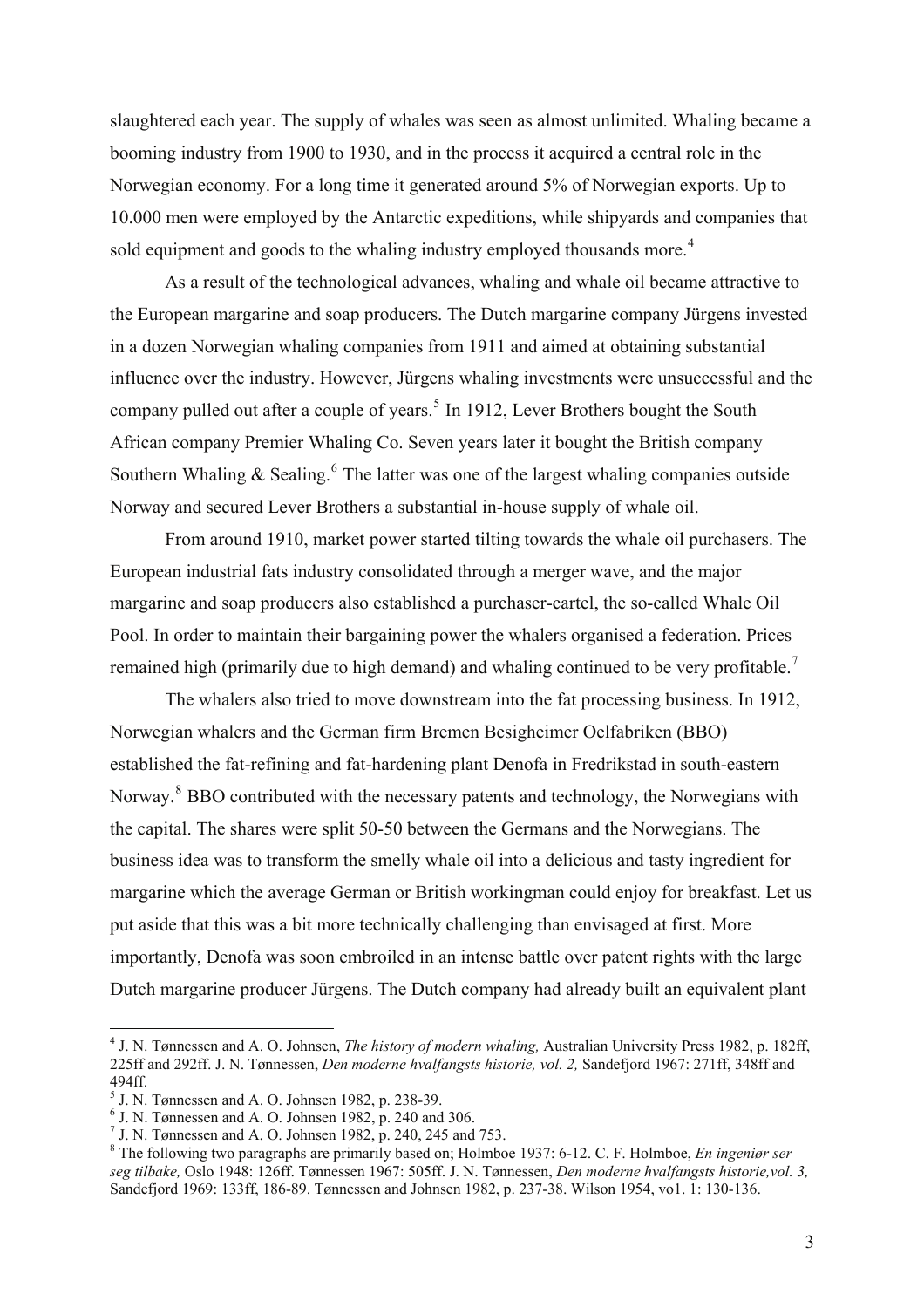in Germany, based on the so-called Normann-patents. With its superior access to whale oil, Denofa could well develop into a major contender on the European margarine markets. Jürgens sued Denofa for infringing on the Normann-patents and threatened "to smash" the company.<sup>[9](#page-3-0)</sup> The BBO top management got scared, Jürgens was well known for brutal business tactics, and pulled out of Denofa in 1913. BBO was mainly a producer of vegetable oil and had Jürgens as a major customer. For BBO whale oil was only a secondary line of business and thus not worth a fight.<sup>[10](#page-3-1)</sup> BBO sold its shares in Denofa to the British soap manufacturer Lever Brothers. With the resourceful British company on board, Denofa won the patent case against Jürgens. Denofa was now a British-Norwegian joint venture and developed into the world's largest refinery of whale, seal and herring oil. Production reached 29.000 tons in 1915. Some years later the capacity was increased to  $60.000$  tons.<sup>[11](#page-3-2)</sup>

Denofa's success served as an inspiration to other Norwegian entrepreneurs. In 1913, another group of Norwegian whalers established the whale oil-refinery Vera. Though we lack good sources about this company, Vera seems to have entered into some kind of alliance with Jürgens and with the large Austrian margarine and soap manufacturer Schicht. However, Vera proved less technologically adept than Denofa and was eventually liquidated in 1921.

Vera was not Denofa's only competitor. In the post-war boom after World War I, prominent Norwegian whalers tried to challenge Lever Brothers on its home turf. With the help of the London-based Hambro's Bank they teamed up with West African vegetable oil producers with the aim of establishing a giant soap company in Great Britain that could rival Lever Brothers. However, the grandiose plan foundered with the 1921 recession.<sup>[12](#page-3-3)</sup>

Denofa survived the downturn in 1921 thanks to Lever Brothers' financial support.<sup>[13](#page-3-4)</sup> Denofa sold its production of refined oils partly to the British company, partly to the Dutch margarine producers, and partly to German companies. However, as a result of the ongoing merger process in the European industrial fats industry, the number of customers was rapidly dwindling in the late 1920s. Denofa's bargaining position deteriorated and the company was in a bad financial state when Lever Brothers and Margarine Unie decided to merge in September 1929.

<span id="page-3-0"></span><sup>&</sup>lt;sup>9</sup> Unilever's archive, Port Sunlight (hereafter UAP). Directors Conference Files 1912-13, Box 13. Meeting of Policy and Tactics Committee 20.10.1913. See also Wilson 1954, vol. 1: 135-36 and vol. 2: 100, 114-15 and 142.<br><sup>10</sup> Denofa archive, Folder "De Nordiske Fabriker AS, Historie".

<span id="page-3-1"></span>

<span id="page-3-2"></span><sup>&</sup>lt;sup>11</sup> C. F. Holmboe, *DE-NO-FA 1912-1937*, Oslo 1937: 13-16. <sup>12</sup> Tønnessen 1967, p. 188-89. Tønnessen and Johnsen 1982, p 308.

<span id="page-3-4"></span><span id="page-3-3"></span><sup>&</sup>lt;sup>13</sup> UAP. Lever Brothers Ltd., Board Minute Book No. 6:  $431$  and 449. Board Minute Book No. 7: 431.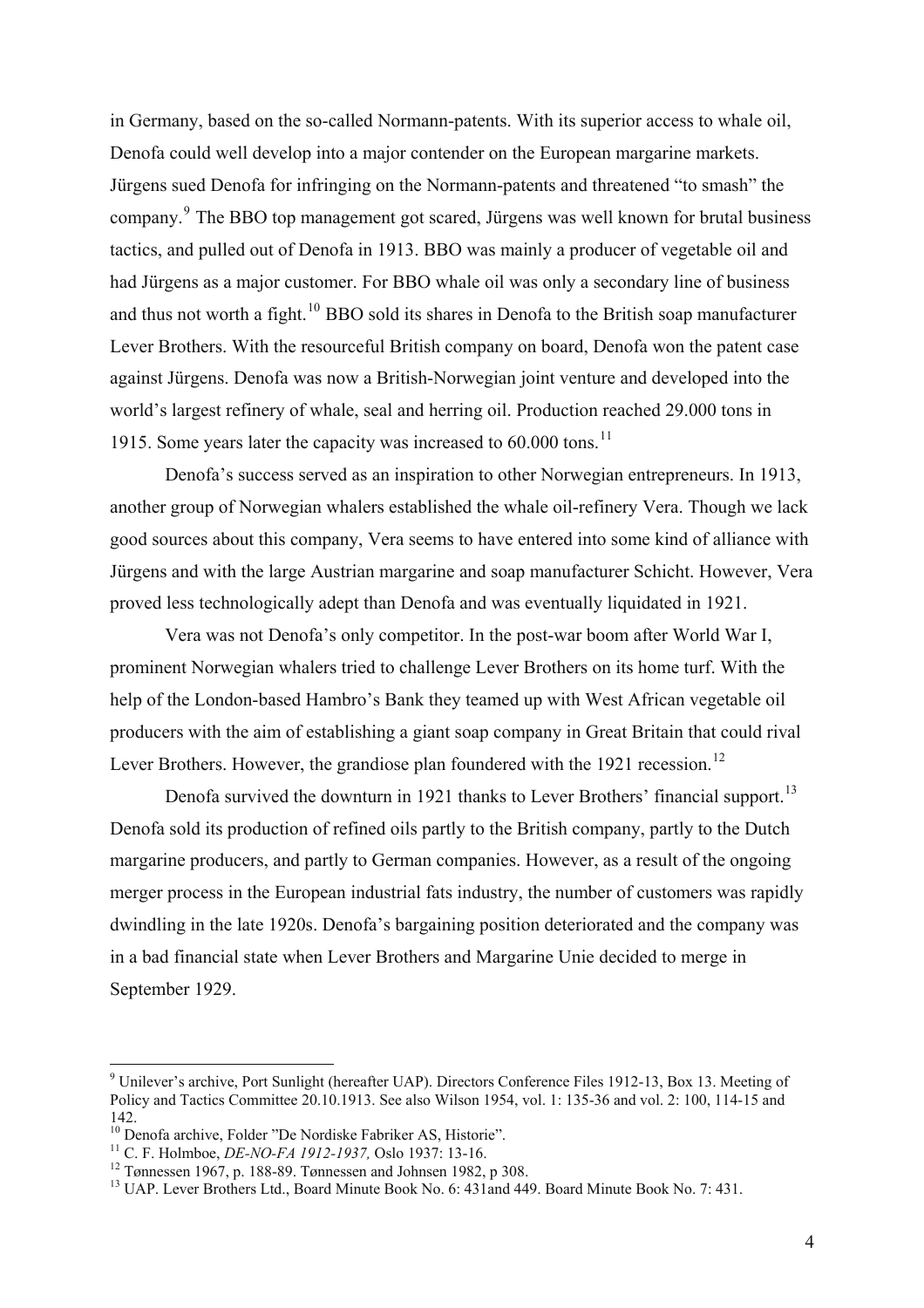#### **The Norwegian margarine and soap industry**

The Norwegian margarine industry was one of Europe's oldest, dating back to the mid-1870s. Consumption reached 47.000 tons in 1930. The four largest firms had almost 50 % of the market, while the rest was divided among 27 small and medium-sized companies. The market leaders were competitive as well as technically adept. Three of them, the Mustad, Agra and Pellerin companies, had Swedish subsidiaries.<sup>[14](#page-4-0)</sup> They were thus multinationals, albeit very far from the scale achieved by Dutch producers Jürgens and Van den Berg.

 For the Dutch companies, Scandinavia was a very enticing market. Nobody ate more margarine per capita than the Danes, Norwegians and Swedes. In 1919, Jürgens acquired half of the shares in Agra, Norway's second largest margarine producer (which also owned a factory in Stockholm). Two years later Van den Bergh started exporting margarine to Norway. After the Norwegian tariffs were raised in 1923, the company decided to set up production in Oslo. However, the Norwegian government, with the vocal support of the domestic margarine industry, denied the company permission to buy property in Norway. Yet, Van den Bergh found a judicial loophole. It did not need government permission to lease a factory, and the company was able to rent a site in Oslo. In May 1925, production came on stream and it won a significant market share, in spite of organised boycotts and nationalist opposition. During the ensuing price war, all producers, including Van den Bergh, lost money.<sup>[15](#page-4-1)</sup>

 The development was somewhat similar in the other Scandinavian countries. The Dutch won market shares, partly through direct exports, partly through acquisition of existing factories. Yet, they found the expansion challenging. According to Charles Wilson, the large Dutch margarine companies met tougher opposition in Scandinavia than elsewhere in Europe, partly because the domestic margarine industries were quite advanced, and partly because of fervent economic nationalism.[16](#page-4-2)

 At the time of the Unilever-merger, Norway had 39 soap manufacturers. Most of them were small and served a local market. There was one exception, the Lilleborg company in Oslo. It accounted for more than one third of the total soap production. Lilleborg also

<span id="page-4-0"></span><sup>&</sup>lt;sup>14</sup> N. Vogt, *Pellerin 1876-1926*, Oslo 1926. *Agra margarinfabrik Oslo 1885-1935*, Oslo 1935. O. Wicken, *Mustads margarin gjennom 100 år*, Oslo 1990: 11.

<span id="page-4-1"></span><sup>&</sup>lt;sup>15</sup> Fredrik Bugge, *Margarinindustrien i Norge, 1876-1985*, Oslo 1985: 17-21. Wilson 1954, vol. 2: 269.<br><sup>16</sup> Wilson 1954. vol. 2: 266ff.

<span id="page-4-2"></span>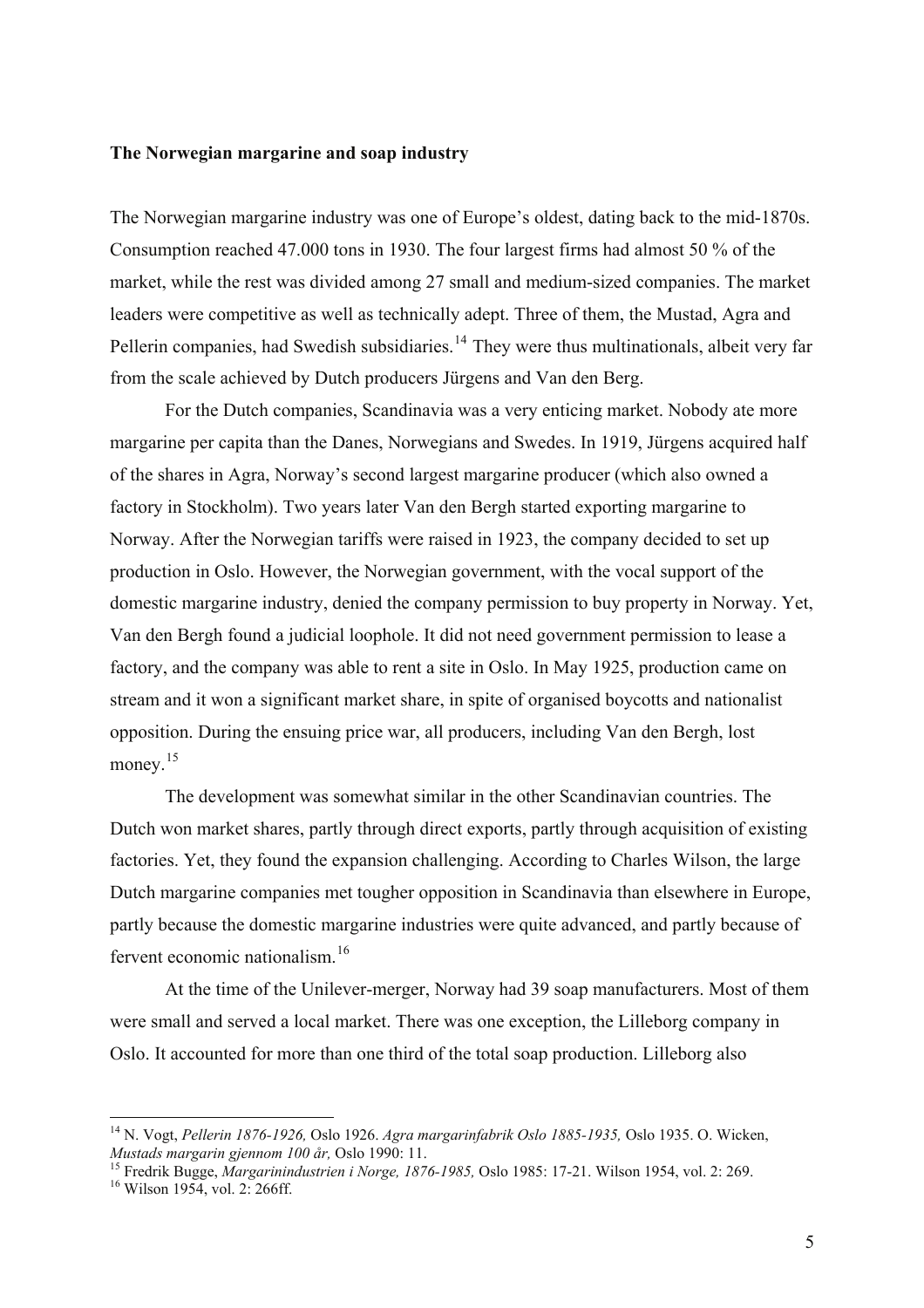operated all the oil mills in Norway, and was the main supplier of vegetable fats to the rest of the Norwegian soap and margarine industry.

 Lilleborg had one competitor which posed a potential threat, namely the abovementioned Denofa in Fredrikstad. Denofa's original business idea was to refine whale oil. However, the supply of such oil was somewhat erratic. It depended on the hunting seasons in the Antarctic which varied every year. They were occasionally cut short because of ice conditions or Antarctic storms. Denofa therefore sought to diversify. The company contemplated going into the margarine business, but chose not to, as this would easily have led to conflicts with its customers. In 1924, Denofa and Lever Brothers decided to establish a soap factory on a 50-50 basis.<sup>[17](#page-5-0)</sup> The Norwegian soap industry protested, and asked the government to stop this. It referred to "the world trust" and "the danger that threatens our national soap industry", <sup>[18](#page-5-1)</sup> but no avail. The factory aimed for a large part at import substitution as it would produce Lever's well-known brands such as Sunlight.

In addition to this, Denofa also planned building a large oil mill in order to produce vegetable oil for the Scandinavian market. It was this move that started the battle for control over the Norwegian industrial fats industry and brought Denofa and Lever Brothers into a head-on conflict with the leading Norwegian soap and oil company Lilleborg.

#### **Lilleborg and the struggle for independence from Lever Brothers and "the world trust"**

Lilleborg was an old joint stock company, dominated by the descendants and relatives of the Kildal business family, which owned most of the shares and filled all top management positions. The company sources leave a strong impression that they were immensely proud of the family business. Some of the family members were willing to accept an alliance with Lever Brothers/ Unilever, while others, including the chairman of Lilleborg's board of directors, Trygve Gotaas, were inclined to fight hard to safeguard the company's independence.<sup>[19](#page-5-2)</sup>

 The problems started in 1925. Lilleborg had just decided to expand its oil mill in Stavanger, on Norway's west coast, when it was informed that Denofa (in which Lever owned

<span id="page-5-0"></span><sup>&</sup>lt;sup>17</sup> C. F. Holmboe 1937: 16. C. F. Holmboe, en ingeniør ser seg tilbake, Oslo 1948: 228-29.

<span id="page-5-1"></span><sup>&</sup>lt;sup>18</sup> Lilleborg's archive, Oslo (hereafter LA). Folder 14 Konsesjonssaken 1930-31. Letter from the lawyers Garup Meidell and Frans Meidell to Sæpefabrikantenes forening 04.09.1924. The quote is translated.<br><sup>19</sup> P. T. Sandvik, "Såpekrigen 1930-31, Lilleborgsaken, venstrestaten og norsk økonomisk nasjonalisme",

<span id="page-5-2"></span>*Historisk Tidsskrift* no. 3, 2010.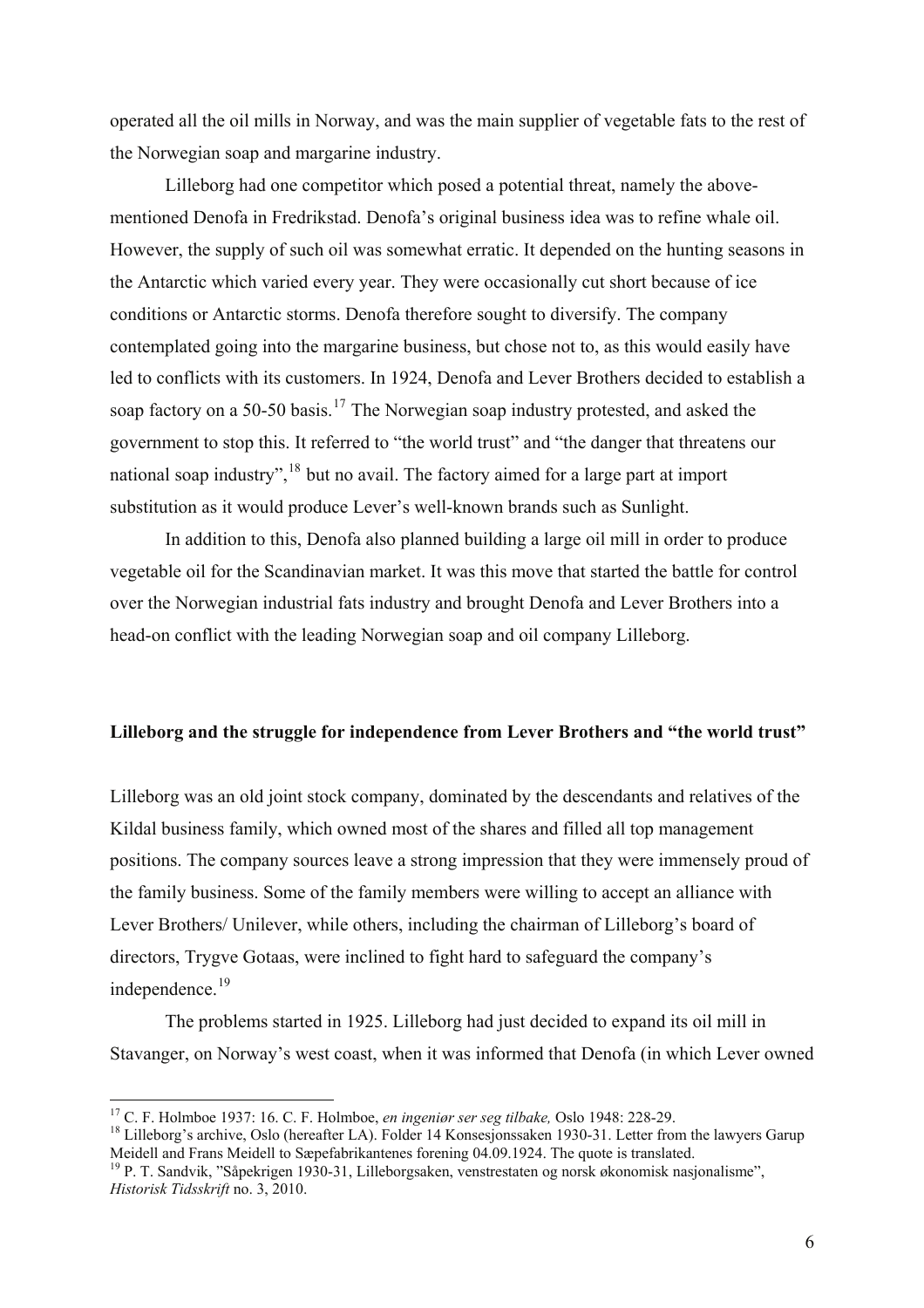50 % of the shares) contemplated building a similar mill in Fredrikstad. The Denofa/Lever Brothers combination could easily challenge Lilleborg's monopoly position as a supplier of vegetable oils to the Norwegian margarine and soap industries.

 Lilleborg initial response to the threat was to ask Denofa and Lever Brothers to enter a market sharing agreement. Yet, Lilleborg's request was turned down. Denofa and Lever Brothers stated that they would build the mill first, and negotiate afterwards. It was soon revealed what they meant by negotiations: instead of a cartel agreement, which was what Lilleborg wanted, Lever Brothers instead wanted to acquire 51 % of the Lilleborg shares and include the company in the Lever-group. To achieve this aim, the British company employed the classic combination of veiled threats and generous offers. $20$ 

 However, though Lilleborg was small fry compared to Lever Brothers, the managers of the Norwegian company found a countermeasure. The largest Norwegian shareholder in Denofa, Dietrich Hildisch, was almost bankrupt, and his shares were therefore up for sale. Unfortunately for the British company, Denofa's shares were divided into two classes, one Norwegian and one foreign, and because of this Lever Brothers could not legally purchase the Hildisch-shares. Due to the complex corporate structure of Denofa, the owners of the Hildisch-shares could block any major decisions in the company. Investment decisions (like building an oil mill) had to be approved by a majority in both share classes. Lilleborg was for its part willing to pay considerable more than the market price for these shares in order to prevent Denofa / Lever Brothers to enter its line of business.<sup>[21](#page-6-1)</sup>

 However, Lilleborg tried hard to reach a friendly agreement with Lever Brothers. It did not want to provoke the British company into a war by an unfriendly acquisition of the Hildisch-shares. After protracted negotiations in London, the Lilleborg negotiator Ole Gotaas finally accepted that Lever Brothers was to acquire 50% of Lilleborg. His elder brother Trygve, who was chairman of Lilleborg's board, voiced strong opposition against this move. Trygve managed to persuade the board to refuse Lever Brothers' demand. The board referred to nationalistic considerations, it did not want foreigners to gain control over the firm.<sup>[22](#page-6-2)</sup>

Thereafter Lilleborg bought the Hildisch-shares for 3 million kroner (ca. £ 150.000) without any agreement with Lever Brothers. 3 million kroner was Lilleborg's largest

<span id="page-6-0"></span><sup>20</sup> LA. Folder Denofa 1912, Lever / Margarine Union 1912-1929, Diverse 1912-1929, Hildisch 1929-1945 (hereafter just Denofa). Memorandum to Lilleborg's representantskap 24.04.1926. Copies of letters between Ole Gotaas and Sir Karl Knudsen from May 1925 to May 1926. Ole Gotaas was a Lilleborg manager. Sir Karl Knutsen was a manager in Hambro's Bank in London. Knudsen acted as Lilleborg's representative in the negotiations with Lever Brothers.

<span id="page-6-1"></span> $21$  Sandvik 2010.

<span id="page-6-2"></span> $^{22}$  LA. Folder Denofa. PM to Lilleborg's board 03.02.1926 by Trygve Gotaas.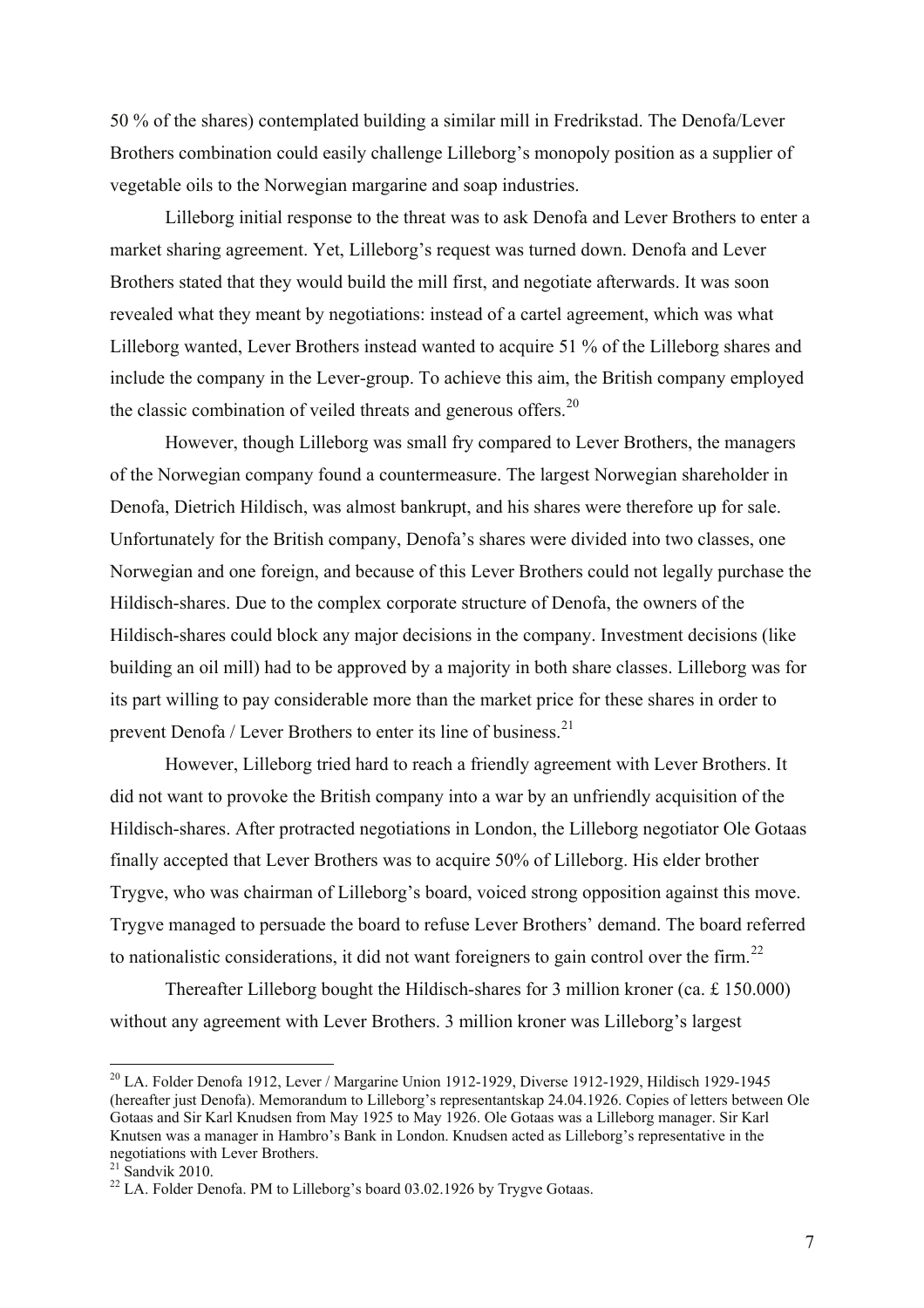investment ever and equalled its total profits 1920-1925. However, the sceptical Trygve Gotaas protested against this acquisition. He predicted, quite correctly as it turned out, that the investment would make Lilleborg dependent on Denofa, and thereby indirectly of Lever Brothers<sup>[23](#page-7-0)</sup>

 Nobody ever beat Lever Brothers in business strategy. With Denofa, Lilleborg got access to a world class oil processing plant. It could therefore become a potential threat on the international soap market. When Lilleborg voiced its interests for the Hildisch-shares, Lever Brothers quickly decided to expand its refining and fat-hardening capacity at Bromborough near its home base in Port Sunlight, outside Liverpool.<sup>[24](#page-7-1)</sup> It aimed at moving parts of the production of refined whale oil from the Denofa-plant in Norway to England. This would not only reduce Denofa's profitability, but it would also reduce its strategic value for Lilleborg, as it would deter the company from becoming a contender in the soap industry.

However, Lever Brothers came to respect the professionalism of Lilleborg's managers.<sup>[25](#page-7-2)</sup> The British company therefore consented to increased cooperation between Denofa and Lilleborg on the Norwegian and Scandinavian market. Denofa and Lilleborg were to build a joint oil mill for vegetable oil in Fredrikstad. Lilleborg got exclusive rights to sell the oil on the domestic market (i.e. mostly to the margarine industry), while Denofa was to take care of the Scandinavian and Baltic markets.

The oil mill was quite expensive. Each side had to invest 1.5 million kroner (£ 75.000). Lilleborg's future thus became more and more dependent on Denofa's development. Once again, Trygve Gotaas protested vehemently against making the investment together with Denofa. He feared that the arrangement would increase Lilleborg's dependence on Denofa / Lever Brothers and thereby endanger its autonomy. His protests were brushed aside and the oil mill was built in 1929.<sup>[26](#page-7-3)</sup>

The investments in Denofa also led Lilleborg into the complicated world of the European fats industry. Prices and production quotas were to a large extent decided trough negotiations and not through ordinary market mechanisms. In 1927, Van den Bergh and Jürgens merged into the combine Margarine Unie. In 1928, several other firms joined the combine. Margarine Unie dominated the German, Dutch and Central European markets for

<span id="page-7-0"></span><sup>23</sup> LA. Folder Denofa. PM to Lilleborg's representantskap 24.04.1926.

<span id="page-7-1"></span><sup>&</sup>lt;sup>24</sup> UAP. Box 17, Director Conference files 1920-21, 1925. Conferences 03.06, 07.10 and 30.12.1925.

<span id="page-7-2"></span><sup>&</sup>lt;sup>25</sup> UAP. Box 17, Director Conference files 1926-1929. Managing Directors Conferences 1926, Conferences 14.07 and 07.10.1926.

<span id="page-7-3"></span><sup>26</sup> LA. Folder, Generalforsamling, Representantskap 1899-1926. PM til representantskapet 12.06.1928. PM by Trygve Gotaas 20.06.1928.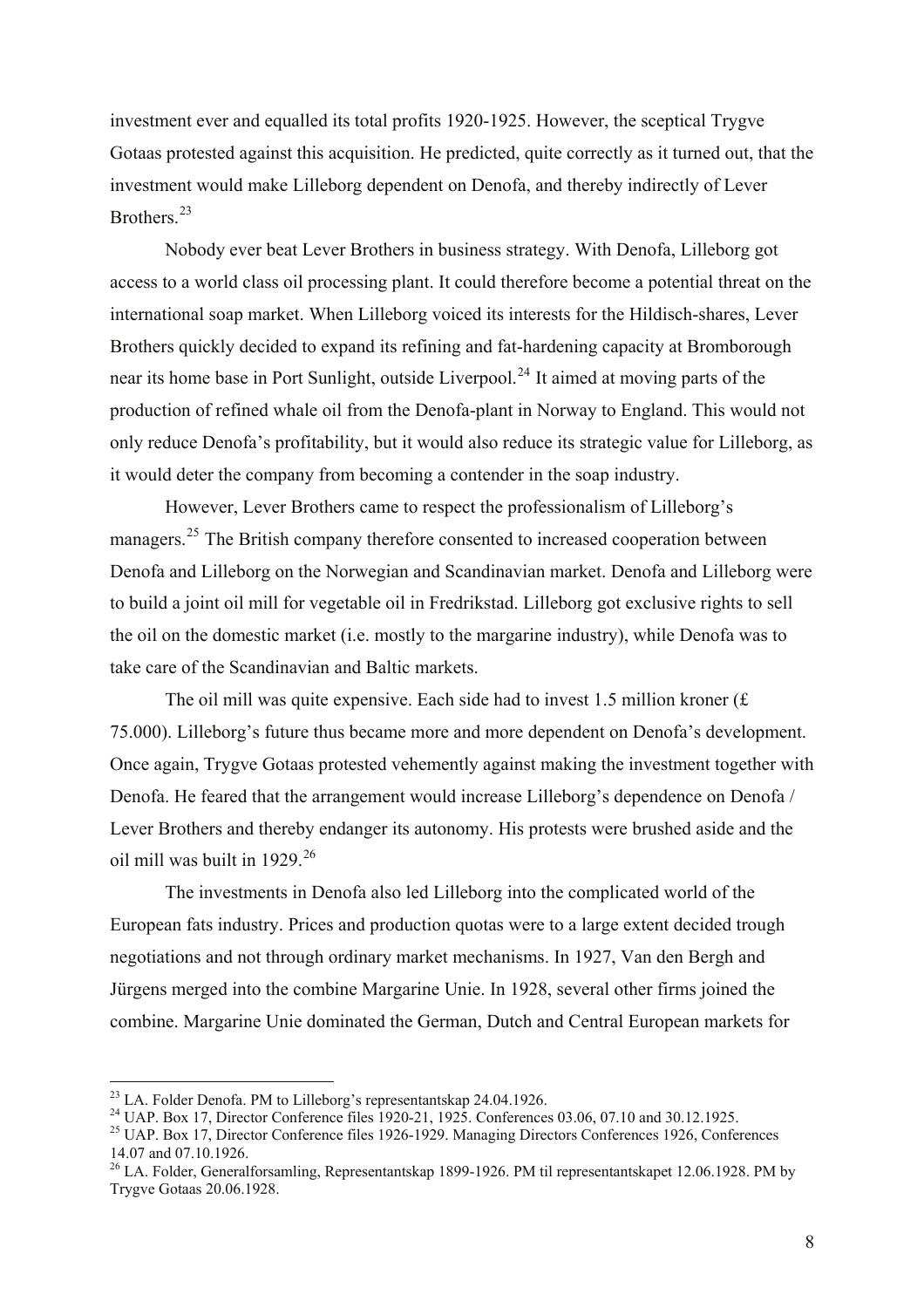industrial fats. This meant that Denofa only had two large customers left for its refined whale oil, Lever Brothers in Great Britain, and Margarine Unie on the continent.

The 1929 sale quotas for refined whale oil were decided in tough negotiations in late 1928. Margarine Unie now demanded that Denofa – in return for Margarine Unie's purchases for the German market – should sell cheaper oil to the Dutch-owned margarine factories in Scandinavia. Denofa and Lilleborg found the situation difficult. If the independent – and politically powerful – Norwegian manufacturers of margarine discovered these rebates they would quite certainly counterattack. They could very well build their own oil mill. However, Lever Brothers came to Denofa's rescue during the negotiations. Denofa's exports to Germany continued and it avoided giving Margarine Unie any rebates. The end result was described as "very satisfactory".<sup>[27](#page-8-0)</sup> The incident did however expose how vulnerable Denofa's market position was.

### **The Unilever-merger and the Norwegian industrial fats industry**

Denofa's vulnerability became even more apparent when Lever Brothers joined forces with Margarine Unie. Immediately after the Unilever-merger was announced on September 3<sup>rd</sup> 1929, Denofa's top manager, Fredrik Blom, travelled to London, where he met Lever's top manager D'Arcy Cooper. Blom was reassured by Cooper that he was "still Lilleborg's and Denofa's friend."[28](#page-8-1) This contained in fact a grain of truth. Cooper had protected Denofa in the complicated negotiations with Margarine Unie.<sup>[29](#page-8-2)</sup> The Dutch had demanded to get control over Denofa. Cooper had refused this, but he did support Margarine Unie's request to lease Denofa and Lilleborg's oil mill, in order to supply their Norwegian margarine factories. Margarine Unie promised in return to purchase more refined whale oil from Denofa.

 While this was encouraging news for Denofa, it left Lilleborg in a squeeze. One faction of the owners wanted to go to war as early as possible. The board member and former top manager Trygve Gotaas warned strongly against leasing the mill to the Dutch and thus letting them "into our company". He stated that we "will always be the inferior in such a

<span id="page-8-0"></span> $^{27}$  LA. Folder, Brevkopier til styret 1927-1930. Letter to Lilleborg's board from Arne Meidell about the negotiations in London, 17.01.1929. PM to the board 19.03.1929.

<span id="page-8-2"></span><span id="page-8-1"></span><sup>&</sup>lt;sup>28</sup> LA. Folder, Brevkopier til styret 1927-1930. Letter from Fredrik Blom to Lilleborg's board 17.09.1929.<br><sup>29</sup> Wilson 1954, vol. 2: 302-03.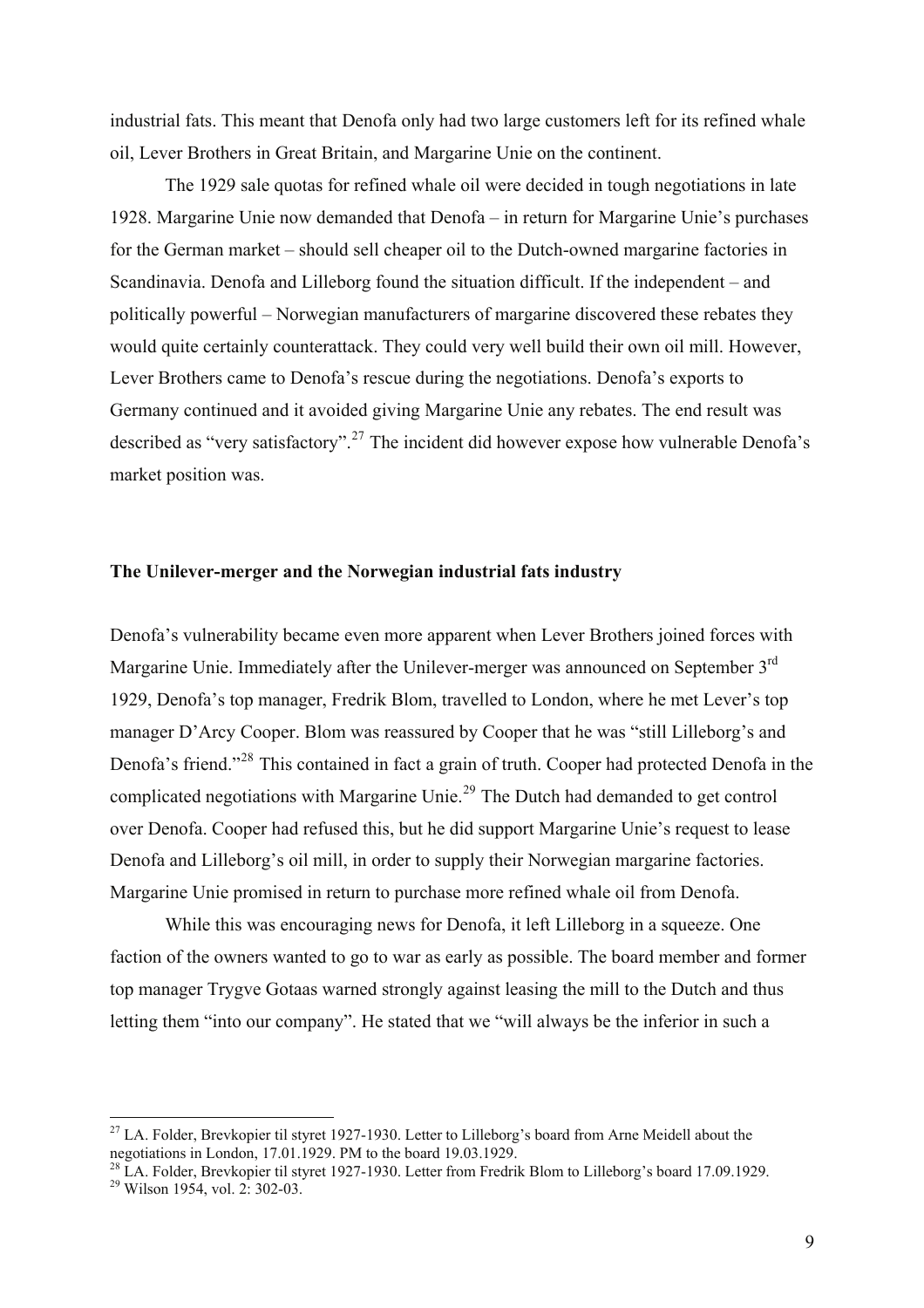partnership."[30](#page-9-0) The Dutch, and especially Jürgens, were evidently considered much more of a threat than the relatively friendly British managers in Lever Brothers. Margarine Unie's top brass were considered as "extremely difficult people".<sup>[31](#page-9-1)</sup>

 Lilleborg's top manager Arne Meidell travelled to London in October. The situation – seen from Norway – had now deteriorated. His old friend D'Arcy Cooper was very reserved and urged him to take Lilleborg into Unilever. Anton Jürgens flatly refused to cooperate if Lilleborg chose to stay independent.<sup>[32](#page-9-2)</sup> Cooper and Jürgens had in fact developed quite ambitious plans for Unilever in Norway. They wanted to gain control over 75% of the Norwegian soap- and margarine production. Unilever now aimed to "eliminate the competition" in Norway.[33](#page-9-3) Denofa and Lilleborg were the pawns to achieve this.

 When Lever Brothers and Margarine Unie merged, Denofa had only one big customer left, namely Unilever, which bought more than 90% of Denofa's production. It was therefore easy for Unilever to pressure Denofa's main shareholder Lilleborg to make some concessions. Unilever could also threaten to move production from Fredrikstad to the new plant in Bromborough. In addition to this, Denofa was still dependent on Unilever's guarantees for loans. Lilleborg had for its part invested nearly 4,5 million kroner in Denofa. If Unilever let Denofa go bankrupt, Lilleborg would suffer a big financial loss.

 Lilleborg could not withstand the weight of Unilever's market power, and capitulated in January 1930. The deal was rather complex, but the main items were the following: Denofa (in which Unilever owned 50%) was to acquire 50% of the shares in Lilleborg. The shares would partly be paid in cash, partly by transfer of some of Denofa's property to Lilleborg. The outcome was quite clear. Lilleborg would be strongly bound to Unilever. At the same time, the descendants of the Kildal family would retain some influence in both Lilleborg and Denofa<sup>[34](#page-9-4)</sup>

 In early February 1930, Unilever, Lilleborg and Denofa applied the government for consent to go ahead with the transactions. Foreigners needed a permit from the government in order to acquire 50% (or more) of a Norwegian firm. Denofa, Lilleborg and Unilever

<span id="page-9-2"></span><span id="page-9-1"></span><sup>32</sup> LA. Perm "Brevkopier til styret 1927-1930". PM til Lilleborgs styre fra Meidell og Blom 06.11.1929.<br><sup>32</sup> LA. Perm "Brevkopier til styret 1927-1930". PM til Lilleborgs styre fra Meidell og Blom 06.11.1929. Conferences 1930", Conferences 09.01. and 06.02.1930. It should be emphasised that I have only had access to the top managers' conference files, which are quite concise. I have not had access to any internal documents which have described Unilever's Norwegian strategy in any detail.

<span id="page-9-4"></span> $34$  Sandvik 2010.

<span id="page-9-0"></span><sup>30</sup> LA. Folder Brevkopier til styret 1927-1930. PM to Lilleborg's board by Arne Meidell 30.09.1929. PM to Lilleborg's board by Trygve Gotaas 30.09.1929.<br><sup>31</sup> LA. Folder Brevkopier til styret 1927-1930. PM to Lilleborg's board by Arne Meidell 30.09.1929.

<span id="page-9-3"></span>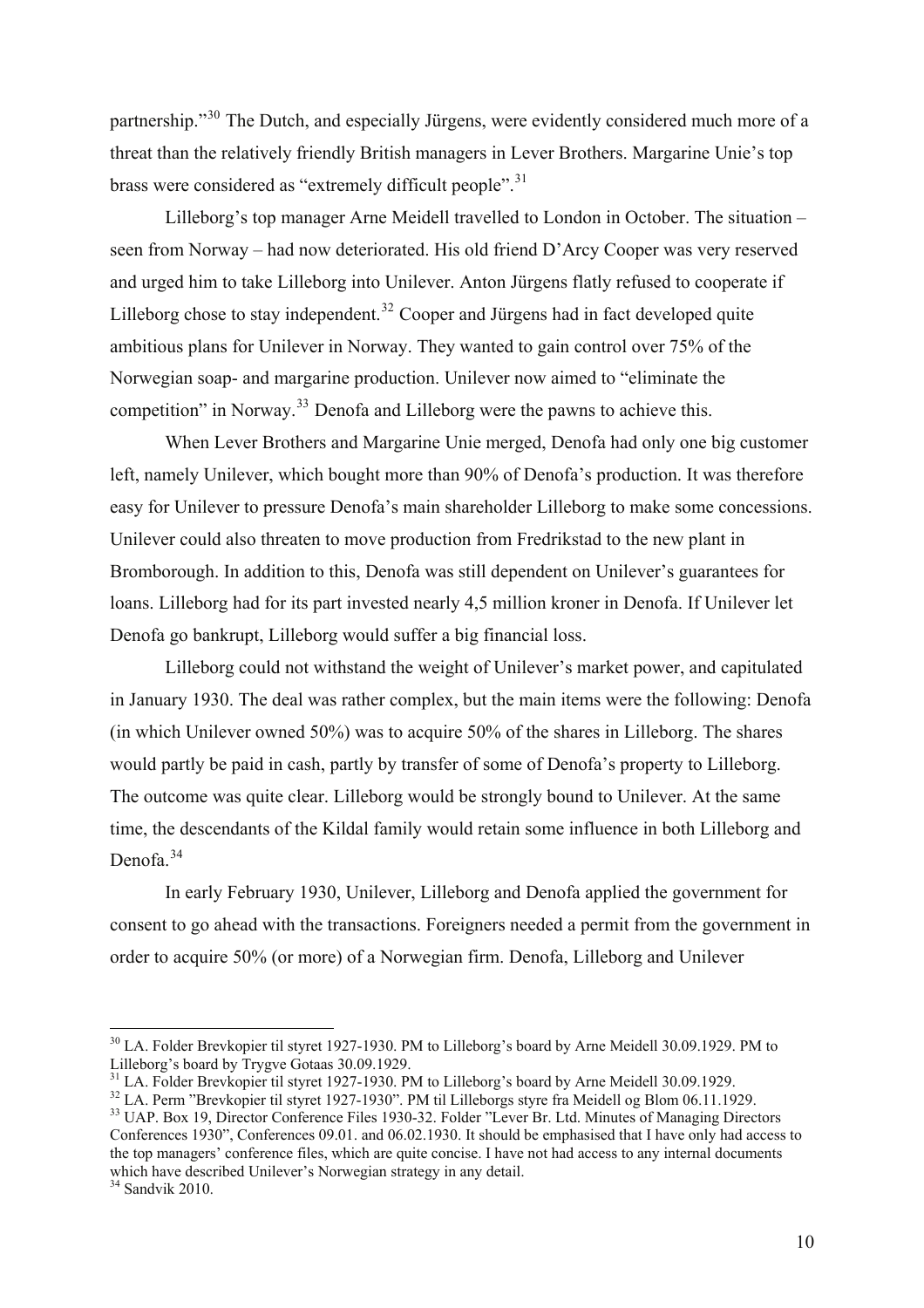concluded the application by asking the government to handle it "as soon as possible".<sup>[35](#page-10-0)</sup> They were probably aware that the application would spark some protests, especially from the domestic margarine and soap industry, but they could not know that they had just ignited the bitterest conflict over foreign ownership in Norwegian history.

#### **Foreign ownership and the politicizing of the Norwegian economy**

Like most Western economies, the Norwegian economy was increasingly politicised during the first decades of the  $20<sup>th</sup>$  Century. As elsewhere, laissez faire was abandoned. However, the Norwegian development did have some distinct features. Norway attracted massive investments in the development of hydro power and energy intensive industries from the late 1890s to 1920. At the same time, Norwegian nationalism reached its apex as the union between Norway and Sweden was dissolved in 1905.

Due to the large foreign investments, there was a widespread fear that Norway had got its political independence just as it was about to loose its economic independence. A strict regulatory regime was introduced with the Concession laws 1906-1917. The Concession Laws regulated the ownership and utilisation of hydro power, forests and mineral resources. The final 1917 law stated that foreign ownership of waterfalls should only be accepted under 'special circumstances'. It also stated that foreign investors needed government permission if they acquired 50% or more of the shares of any Norwegian business.

 Norway was more democratic and more egalitarian than most other European nations. Big business wielded less influence than in most other countries.<sup>[36](#page-10-1)</sup> This became especially evident when the cartel legislation was prepared, the so-called trust law. The preparatory work started already in 1914. At the outset, the Norwegian politicians were inspired by the American Sherman Act and not the least the battle against Standard Oil. However, the outbreak of war delayed the Norwegian legislation and helped change its content. The wartime experiences increased the tolerance of political regulation of the economy. The perception of economic cooperation and cartels was also altered during the war years.<sup>[37](#page-10-2)</sup>

<span id="page-10-0"></span><sup>&</sup>lt;sup>35</sup> Riksarkivet (National archives, Oslo, hereafter RA) Handelsdepartementets arkiv (Ministry of Trade, hereafter HD), Industrikontoret, Boks Fb 0015 eiendomstransaksjoner, mappe "Stortingsmelding 34", Lilleborg og Denofas konsesjonssøknad 24.02.1930.

<span id="page-10-1"></span><sup>36</sup> Francis Sejersted, "Capitalism and Democracy", in Harald Byrkjeflot et al, *The Democratic Challenge to Capitalism, Management and Democracy in the Nordic Countries, Bergen 2001, p. 87ff.*<br><sup>37</sup> Anders Haaland, Den norske trustloven 1913-1939: Trustlovens historie frem til 1926. Arbeidsnotat nr.

<span id="page-10-2"></span><sup>6/1992,</sup> Bergen 1992.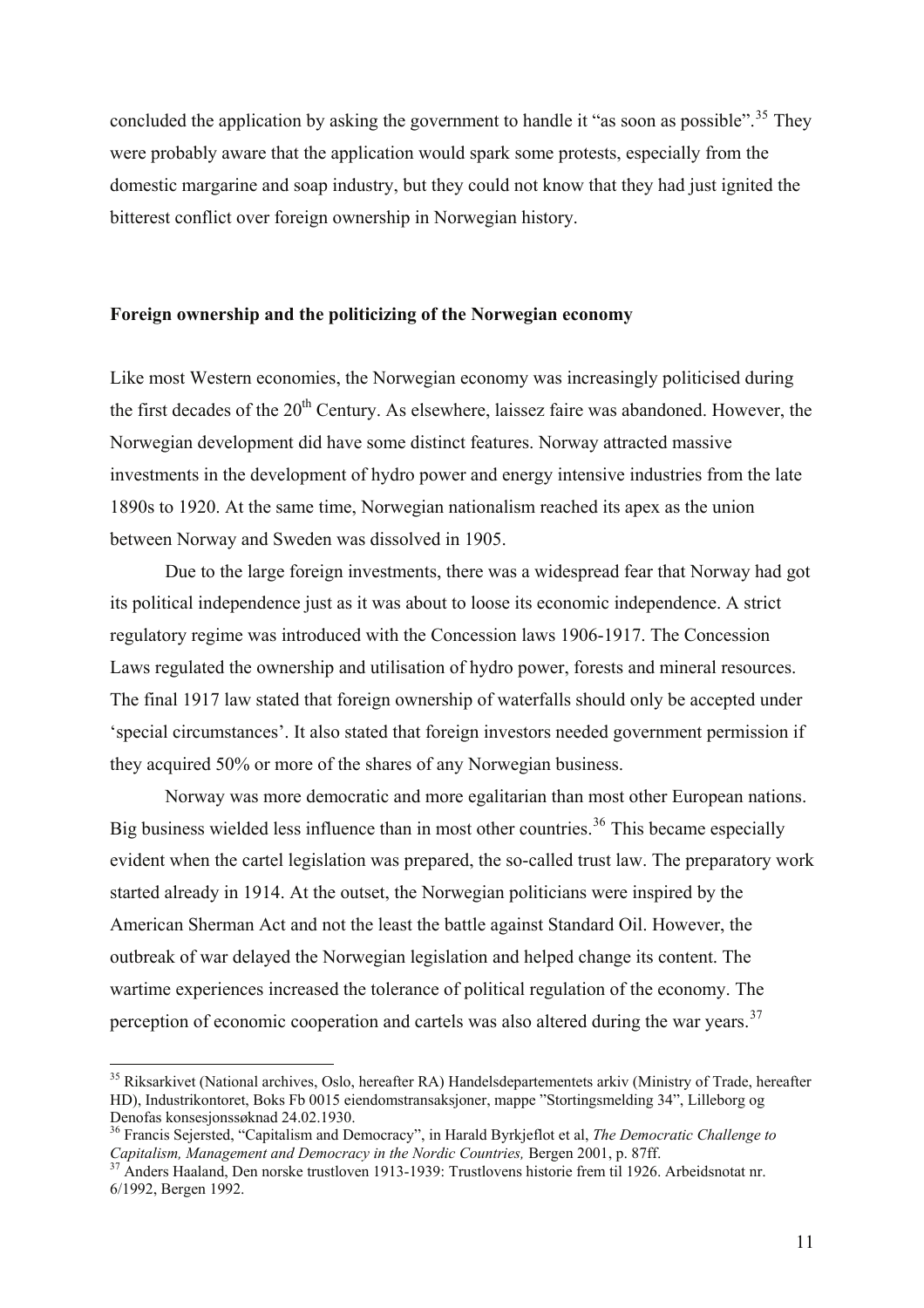A comprehensive law covering cartels (the trust law) was passed in 1926. The bill was devised by the radical wing of the Liberal party, forcefully led by Wilhelm Thagaard (see more below). The law was adopted by the Parliament with the help of the votes from the Farmers' party and the Labour parties, against vehement opposition from the Conservatives. Thagaard advocated that state-regulated cartels could ensure better coordination and higher efficiency. Cartels could thereby be vehicles for a state-led modernisation of the Norwegian society.<sup>[38](#page-11-0)</sup>

Cartels were accepted, but all private agreements regulating competition should be reported to a new state agency, *Trustkontrollen* (The trust control). *Trustkontrollen* was to check whether the agreements were beneficial or detrimental to the general society. Another agency, *Trustkontrollrådet* (The trust control council)*,* was given judicial authority to intervene in these matters. In 1930-31, these institutions played an important role in the political conflict over Unilever's engagements in Norway. The trust law not only covered cartels in a strict sense, but also large foreign owned companies (in the law called trusts) that had strong market power and from which the Norwegian state wanted to protect domestic businesses<sup>[39](#page-11-1)</sup>

The progressive lawyer Wilhelm Thagaard was put in charge of *Trustkontrollen.* He would dominate this institution as well as *Trustkontrollrådet* for decades and came to decide how the law enforcement was carried out.<sup>[40](#page-11-2)</sup> Thagaard welcomed cartelisation, but sought to hinder abuse. He was also an ardent nationalist and did his very best to secure the interests of Norwegian-owned enterprises. An early case signalled his stance, namely the market fixing strategies of the association (cartel) of the importers of agricultural inputs. The importers had boycotted the farmers' cooperatives. As this was a foreign dominated cartel boycotting cooperatives it trampled on Norwegian sensitivities and aroused heavy political opposition. Thagaard and the trust control agencies ruled that the boycott was illegal. Later Thagaard also forced the cartel to show more consideration for Norwegian producers of agricultural inputs.<sup>[41](#page-11-3)</sup>

<span id="page-11-0"></span><sup>38</sup> Svein Dahl, *Høyre og staten,* Oslo 1985, 105 and 115. Harald Espeli, "Perspectives on the distinctiveness of Norwegian price and competition policy in the XXth Century, *The Journal of European economic history*, vol. 31, no. 3, 2002, 624f.

<span id="page-11-3"></span><span id="page-11-2"></span><span id="page-11-1"></span><sup>&</sup>lt;sup>40</sup> Kristen Andersen, *Rettens stilling til konkurranseregulerende sammenslutninger og avtaler*, Oslo 1937, p. 143 and 212ff. Francis Sejersted, *Historisk introduksjon til økonomien*, Oslo 1973, p. 195-96. Anders Haaland, *Den norske trustloven 1913-1939: Trustlovens historie frem til 1926*. Arbeidsnotat nr. 6/1992, Bergen 1992, p. 2-5. 41 Harald Espeli, *Fra hest til hestekrefter,* Ås 1990, 165ff, 176ff, especially 191-92.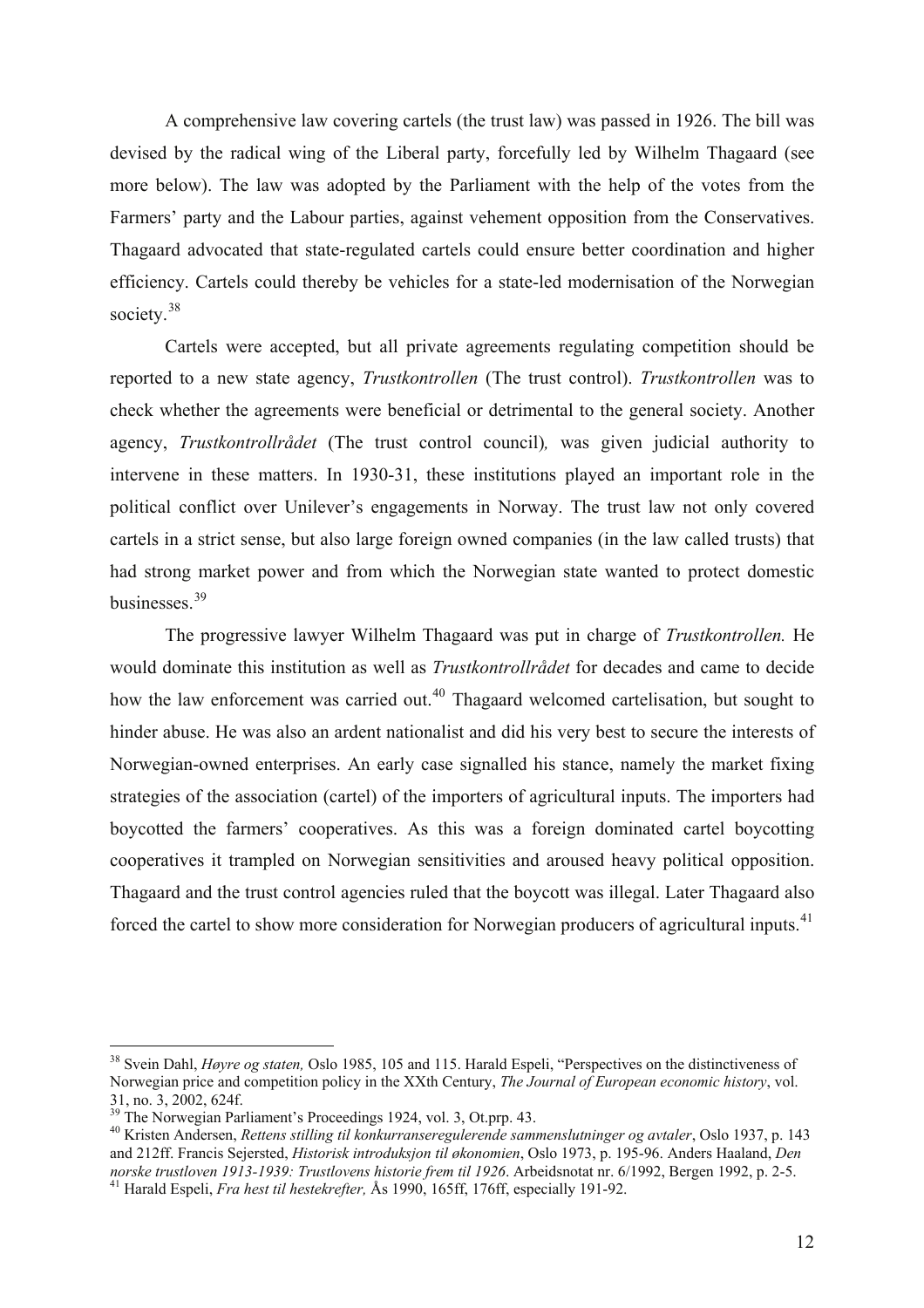The lengthiest struggle between Norwegian and foreign business interests was the so called tobacco-war (tobakkskampen).<sup>[42](#page-12-0)</sup> This struggle was later a source of inspiration for Unilever's adversaries. In 1905, the international tobacco combine BATCO established a cigarette factory in Norway which became quite successful. However, when BATCO seven years later the enter the traditional Norwegian market for chewing tobacco, the domestic industry, which mainly consisted of small and medium sized enterprises, launched a counterattack. They organised a national boycott against BATCO. Shops which sold BATCObrands were not allowed to sell domestic brands (which between them still had the largest market share). Newspapers and magazines that printed BATCO-ads were likewise boycotted. The same happened to producers of card board boxes and all other firms who did business with BATCO.

One example may show how far the BATCO-boycott went, namely the tourist industry. In 1929, 37 hotels asked the organisers of the boycott for permission to sell *one* BATCO-brand in the tourist-season. As the hoteliers remarked in their petition; upper-class British tourists were somewhat conservative in their smoking habits. For them, chewing Norwegian tobacco was no alternative. But to no avail, the industry turned them down. BATCO and the hoteliers appealed to the Norwegian anti-trust agencies, but without any success. The director of *Trustkontrollen*, Wilhelm Thagaard, sided with the Norwegian industry.[43](#page-12-1) Once again, the trust law was used to keep foreign business interests at bay.

 Margarine was an even more sensitive product than tobacco. The Dutch expansion into Norwegian markets was therefore bound to provoke reactions. There were at least three aspects that could arouse political strife. 1) Agricultural policy. Margarine was consumed instead of butter, a fact that harmed farming interests. It was sold ten times more margarine than butter in Norway in 1930.<sup>[44](#page-12-2)</sup> However, farming interests seems to have had less clout in this matter in Norway than in e.g. the US, Denmark and Sweden. As whale oil and herring oil were used as raw material, the margarine producers had important allies (whalers and fishermen) which could act as counterweights to the farming interest. 2) Welfare policy. Margarine was an essential product for low income groups. A male industrial worker had to work ca. four hours in order to buy a kilo of margarine in 1925. As a result of intense

<span id="page-12-0"></span><sup>42</sup> The following is based on *Trustkontrollen nr. 12, 1928: "Om trustkampen i tobakksbransjen"* and Helge W. Nordvik, "Norsk tobaksindustri 1850-1940", in Francis Sejersted and Arnljot Strømme Svendsen (eds.), *Blader av tobakkens historie. J. I. Tiedemanns Tobaksfabrik 1778-1978*, Oslo 1978, p. 259-261. 43 Trustkontrollen no. 25, June 5th 1930.

<span id="page-12-2"></span><span id="page-12-1"></span><sup>44</sup> R. Mork, *Det norske smørmarked,* Oslo 1942: 112 and 142.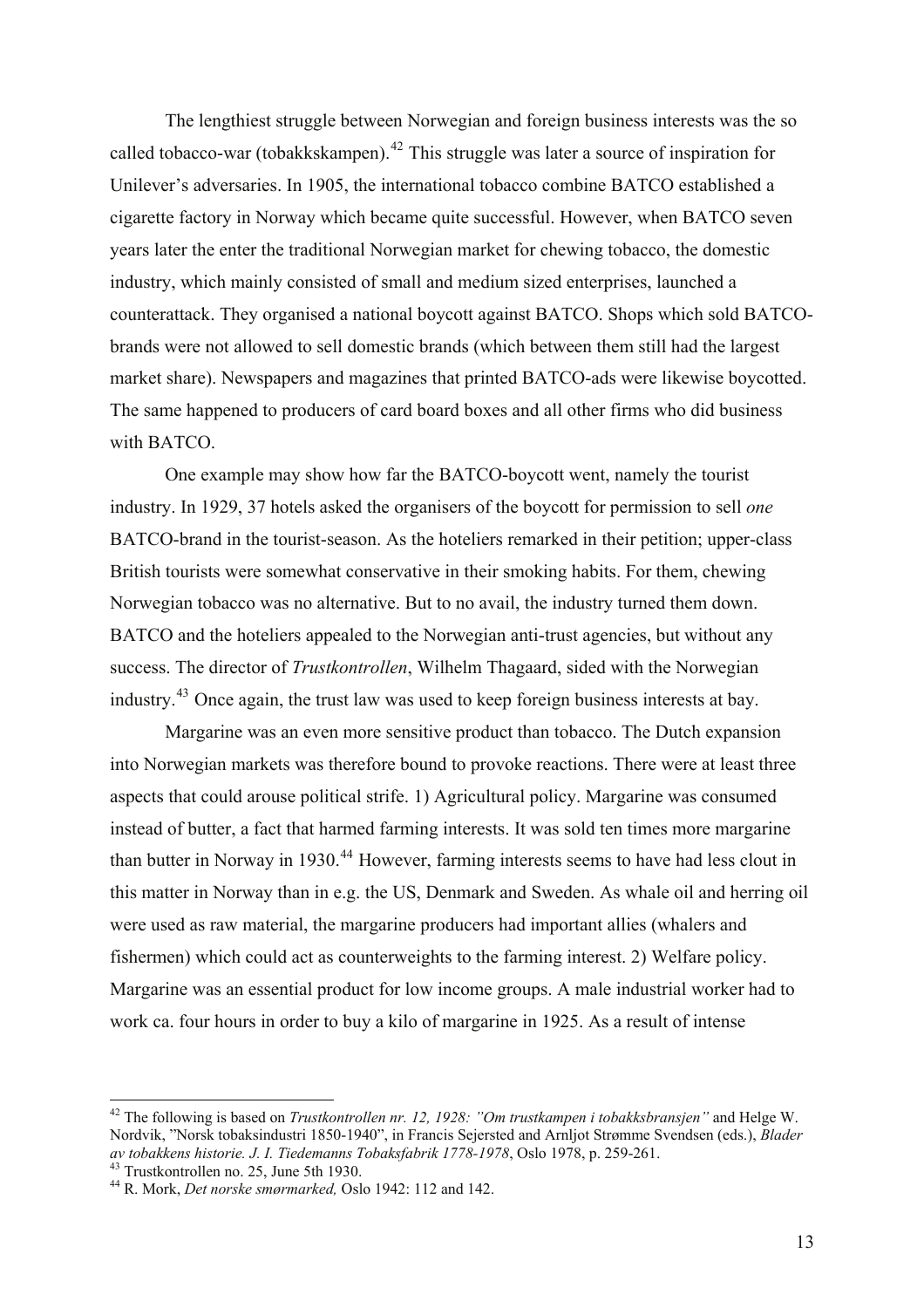competition and falling prices, this declined to two hours in 1930.<sup>[45](#page-13-0)</sup> Consumers dreaded the return of high margarine prices. The merger process that led to the formation of Unilever therefore triggered concerns about monopoly prices. 3) Nationalist fears of foreign ownership.

 The margarine industry had thus been embroiled in political strife since the early 1920s. The opposition against Van den Bergh's investment in Norway is mentioned above. In 1928, the domestically-owned industry tried to establish an association in order "to fight the Dutch trust".<sup>[46](#page-13-1)</sup> The attempt was led by former Vice President of Parliament and top manager of the Goma margarine factory, Oluf Müller. However, the endeavours failed. Margarine Unie already had a too strong market presence as both Jürgens (Agra) and Van den Bergh operated factories in Norway. The independent Norwegian producers instead tried to establish a cartel which included the Dutch. Such an arrangement had been reached in Sweden. The Swedish agreement had been successful, at least seen from a producer perspective. Competition was abolished and prices increased. A similar accord was negotiated in Norway in the autumn of 1929. But at the last moment, the Dutch representatives refused to sign. $47$ 

# **The government's handling of Unilever and the cross-ownership between Denofa and Lilleborg**

The Norwegian margarine industry understood very well why the Dutch refused to sign the agreement. The Unilever merger had strengthened the Dutch. They were no longer interested in a compromise; they wanted to take most of the Norwegian market. The effort to include Lilleborg in the Unilever combine was a first step in this direction. This would give Unilever control over all oil mills in Norway and thereby over the supply of raw materials to the independent margarine factories.

 The domestic producers went straight to the Ministry of Trade and asked for help. They got a sympathetic hearing. The head of the margarine delegation stated that trade minister Lars Oftedal "understood the situation at once."[48](#page-13-3) Oftedal already knew Lever Brothers and Unilever quite well. He had for a long time tried to stop Angus Watson (a Lever

 $45$  Same place: 19.

<span id="page-13-1"></span><span id="page-13-0"></span><sup>&</sup>lt;sup>46</sup> Bugge 1985: 24-25.

<span id="page-13-2"></span><sup>47</sup> RA. PA 636 Norges Industriforbund. Box L1347. Mappe 2, Sammenslutning Denofa- Lilleborg og Unilever 1930-32. Letter from top manager Kristian Golden in the margarine producing company Mustad & Søn to the director of the Federation for Norwegian Industry, Lorenz Vogt 18.09.1930.

<span id="page-13-3"></span><sup>48</sup> RA. PA 636. Norges Industriforbund. Box L 1347. Mappe 2 Sammenslutning Denofa – Lilleborg og Unilever 1930-32. Stenografisk referat fra diskusjon i Statsøkonomisk forening 10.12.1930, innlegg av direktør Kristian Golden i Mustad & Søn.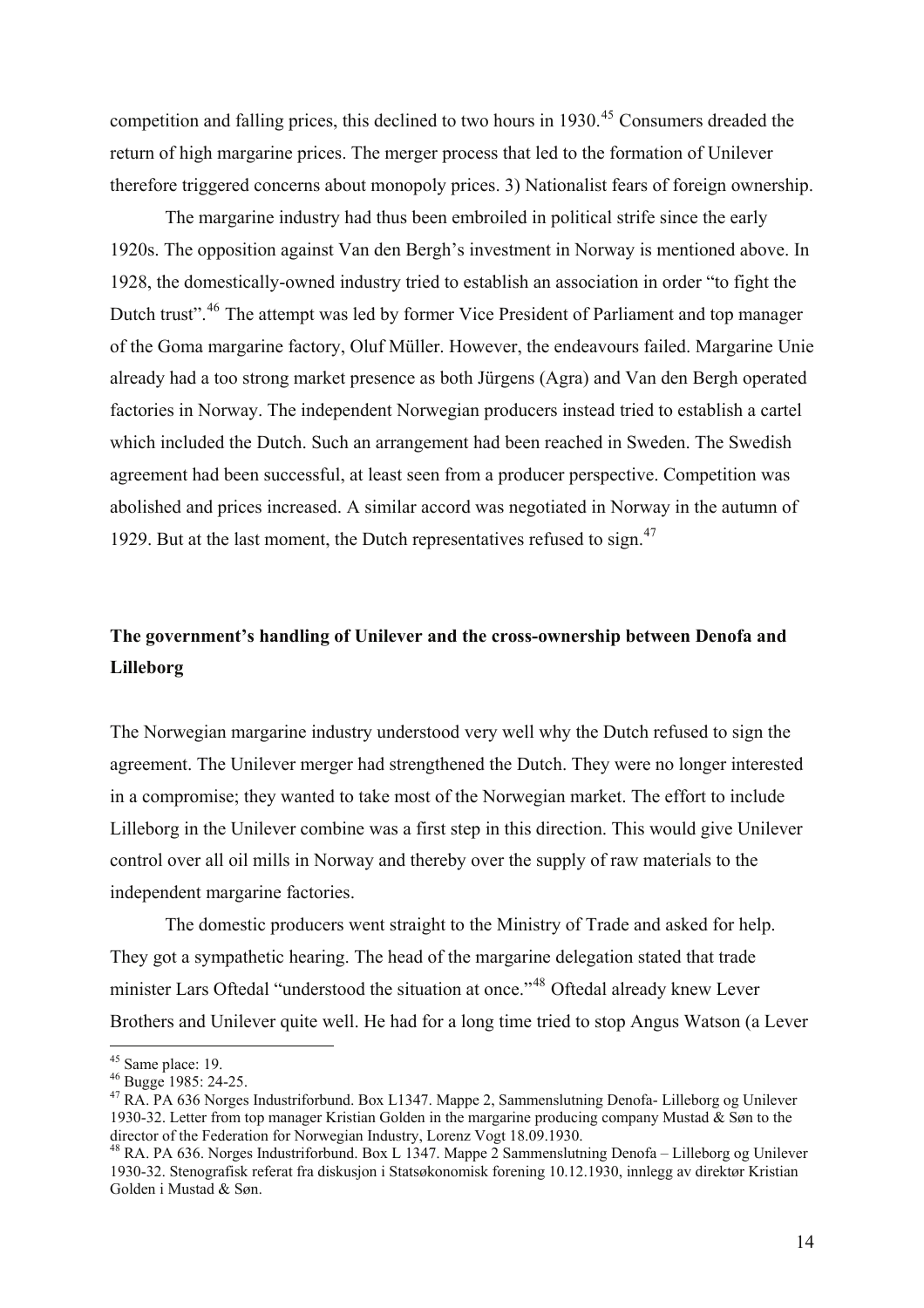subsidiary) from gaining control over the Norwegian fish canning industry. This had not been an easy task.[49](#page-14-0) 17 Norwegian canneries were according to Oftedal "infected" by Angus Watson and Lever Brothers.<sup>[50](#page-14-1)</sup> But he had to tread carefully when defending the canning and margarine industry as Lever Brothers was the largest purchaser of Norwegian canned fish and dried fish. A frontal attack on Lever Brothers could therefore easily damage Norwegian business interests. Oftedal was a nationalist, but he was also a pragmatic politician who was closely aligned with the Norwegian fishing industry.<sup>[51](#page-14-2)</sup> He had to take the Norwegian whaling industry into consideration as well. It generated more than 5% of Norwegian exports and – as previously said – almost all of the whale oil was sold to the Unilever companies. Compared to whaling and fishing, the domestic margarine industry had secondary importance.

 The Norwegian government was therefore prepared to accept the cross-ownership between Denofa and Lilleborg, an arrangement that gave Unilever substantial influence over Lilleborg. But it demanded something in return; the British-Dutch combine had to come to terms with the domestic margarine industry. Unilever balked at this demand. In early May 1930, Unilever's top managers Anton Jürgens and D'Arcy Cooper communicated this very clearly during a lunch with the Norwegian ambassador to the United Kingdom.<sup>[52](#page-14-3)</sup> However, the government did not back down and in the end Unilever capitulated. In the negotiations with the Norwegian margarine producers Unilever was given 19% of the Norwegian market, its market share at the time. The Unilever also promised not to export any margarine to Norway. In return, Unilever got permission to purchase quotas from independent producers, but the market share was not allowed to exceed 34%. The accord was quite similar to the cartel agreement that Margarine Unie had refused to sign in 1929.<sup>[53](#page-14-4)</sup>

 Trade minister Oftedal also tried to negotiate a similar arrangement for soap. Unilever accepted that it was not allowed to increase its market share. (Lilleborg, Denofa and Lever Brothers had a combined share of ca. 40%). However, the independent domestic producers did not manage to agree on how to divide the remaining 60%. In the end, after strong pressure

<span id="page-14-0"></span><sup>49</sup> RA. HD. Industrikontoret, Box Fb0015 Eiendomstransaksjoner, Minutes from a meeting in the Parliament's Control Committeé (protokollkomité) 24.02.1931 where trade minister Oftedal was present.

<span id="page-14-1"></span><sup>&</sup>lt;sup>50</sup> Trade minister Oftedal used the word "infisert", i. e. infected, by Unilever in Parliament. The Norwegian Parliament's Proceedings 1931, vol. 8: 326.

<span id="page-14-2"></span><sup>51</sup> Sandvik 2010. K. Kolnes, *Statsråd Lars Oftedal, hans politiske innsats 1921-1931,* hovedoppgave i historie, Oslo 1946: 32.

<span id="page-14-3"></span><sup>52</sup> RA. HD. Industrikontoret, Boks Fb0015 Eiendomstransaksjoner. Mappe Diverse konsesjonssaker, bl.a.

St.meld. 16 1931. Letter from ambassador Benjamin Vogt to the Prime Minister 05.05.1930.

<span id="page-14-4"></span> $^{53}$  The Norwegian Parliament's Proceedings 1931, vol. 2, St. med. nr. 16.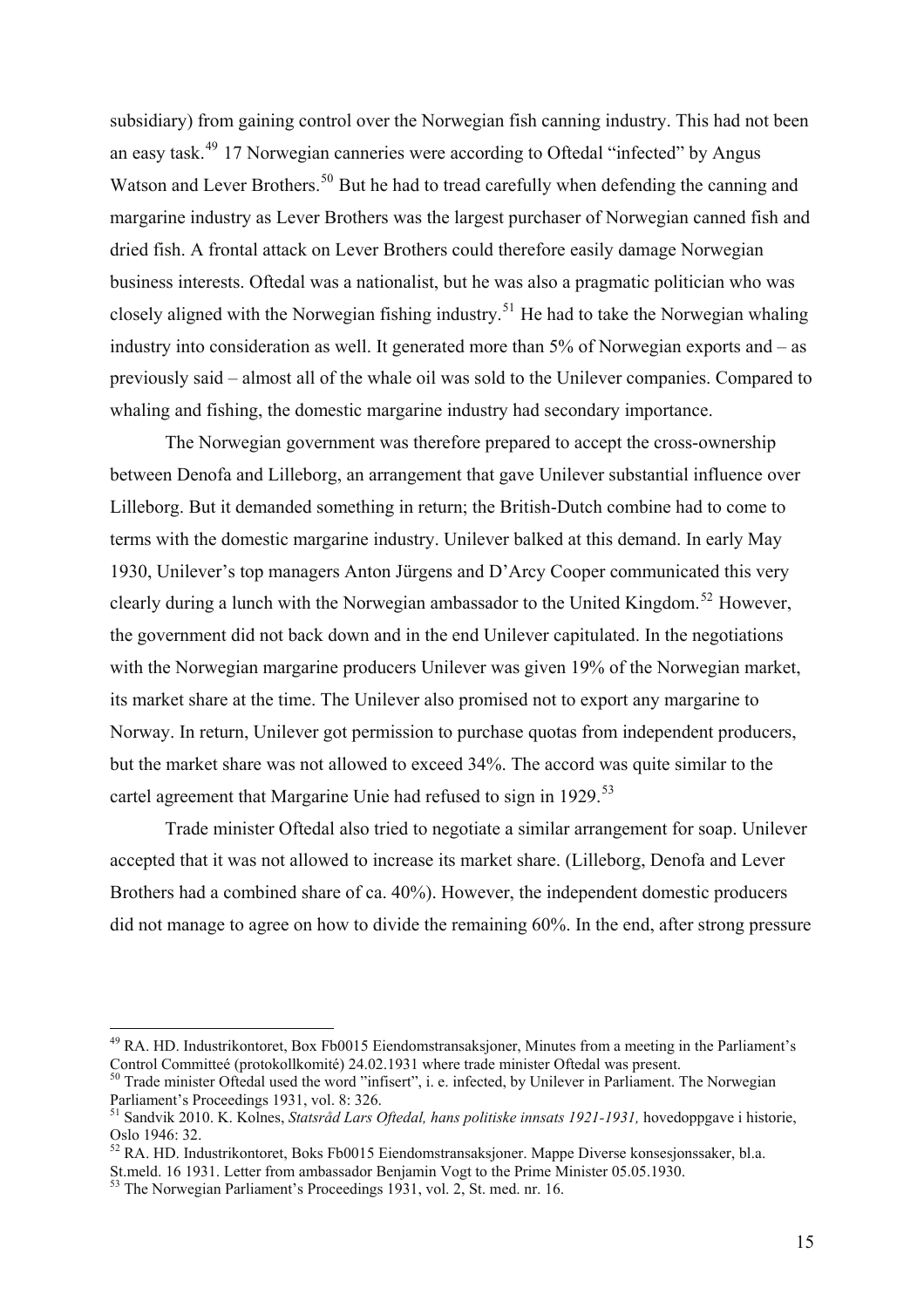from Oftedal, Unilever, Denofa and Lilleborg publicly declared that they would not exceed their allotted market share and that they would agree to minimum prices.<sup>[54](#page-15-0)</sup>

With the support from the government and the agreement with the domestic margarine producers, everything appeared to be on track. Yet, the process was soon to derail. The trust control agencies also reviewed the cross-ownership between Denofa and Lilleborg as well as the margarine cartel agreement. The trust control council advised the government not to permit the cross-ownership between Denofa and Lilleborg. This was not motivated by consumer interests or market considerations, but by nationalist arguments.<sup>[55](#page-15-1)</sup> If the deal went through foreigners could get a too large an influence over the Norwegian margarine and soap industries. The trust control director Wilhelm Thagaard also had good contacts in the influential Liberal newspaper Dagbladet, which started a press campaign against Unilever and the government's alleged betrayal of national interests.<sup>[56](#page-15-2)</sup>

 The opposition probably helped trade minister Oftedal to win some extra concessions from Unilever. In mid July 1930, Unilever promised to uphold production at Lilleborg's plants in Stavanger and Trondheim (this was important due to regional interests). Unilever also guaranteed that Denofa would remain one of Unilever's main processing plants for whale oil and other marine oils. Its relative share of Unilever's production of such products would not be reduced. On July 22 1930, Unilever, Denofa and Lilleborg finally got the government's official blessing for the cross-ownership between Lilleborg and Denofa.<sup>[57](#page-15-3)</sup>

 However, Wilhelm Thagaard and the trust control agencies did not give up that easily. When Thagaard understood that the government would give the permit, he convened a new meeting in the trust control council. It did not have the authority to revoke the permit, but it could review the margarine cartel agreement which Unilever and the domestic industry previously had agreed to. The council refused to accept the provisions that Unilever could increase its quota to 34% of the Norwegian margarine market. Any purchases had to be reviewed case by case.<sup>[58](#page-15-4)</sup> It had legal authority to do so. This decision was totally unacceptable for Unilever. The British-Dutch company had no illusions that the nationalistic trust control agencies would ever accept that the company made any new acquisitions. Its

<span id="page-15-0"></span> $54$  RA. HD. Industrikontoret, Boks Fb0015 Eiendomstransaksjoner, Mappe Div. skriv vdr. De-no-fa og Lilleborg<br>Fabrikker. Declaration from Denofa and Lilleborg, presented to the Norwegian government 30.06.1930.

<span id="page-15-2"></span><span id="page-15-1"></span><sup>&</sup>lt;sup>55</sup> The Norwegian Parliament's Proceedings 1931, vol. 2, St. meld. nr. 16: 14-15. *Trustkontrollen* nr. 28, 1930.<br><sup>56</sup> Leiv Mjeldheim, *Den gyldne mellomvegen, Tema frå Venstres historie 1905-1940*, Bergen 2006: 283. Se

<span id="page-15-3"></span><sup>&</sup>lt;sup>57</sup> The Norwegian Parliament's Proceedings 1931, vol. 2, Stortingsmelding 16: 13. UAP. Box 19, Director Conference Files 1930-32. Conferences 17.07 and 24.07.1930.

<span id="page-15-4"></span><sup>58</sup> RA. Trustkontrollkontorets arkiv. Boks Da-0069 Rådsaker. Mappe "Rådssak 432". Letter from Wilhelm Thagaard to Stortingets Justiskomité 01.05.1931.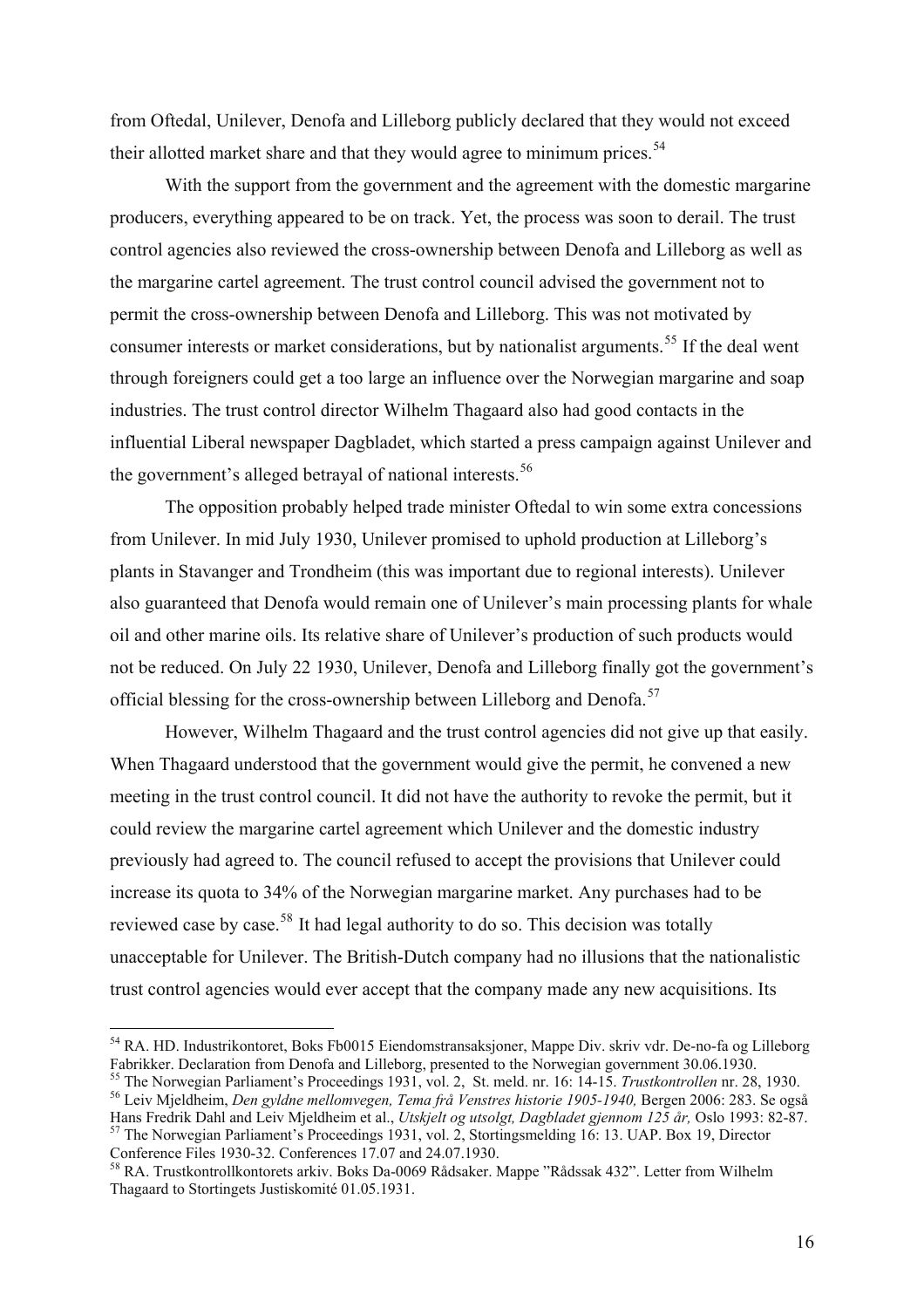quota would therefore remain stuck at 19%. This meant that Unilever would get nothing for all the extra concessions it had made in the negotiations with the government.

 The trust control council's decision came as a big surprise and it had major economic, as well as political, implications.<sup>[59](#page-16-0)</sup> Firstly: It could endanger Norway's sales to Unilever. This could harm the whaling industry, the sealing industry as well as the fisheries. Denofa's future was also at stake. Denofa was badly in need of financial support from Unilever. It also sold most of its production to this company. Secondly: The trust control council's decision set off a turf war between the government and the trust control agencies. The government was furious that the council tried to decide matters which it perceived being far outside the council's area of authority. Thirdly: the decision set off a battle over the hegemony of the Liberal party. Prime Minister Mowinckel was an avowed internationalist and a supporter of moderate laissez faire capitalism. Most of his government colleagues seem to have been a bit less conservative in their economic outlook, accepting more state intervention and more economic nationalism. However, they supported Mowinckel against his main antagonist in the Liberal party, the progressive trust control director Wilhelm Thagaard.

This is not the place to follow all the political and administrative complications that ensued with regard to Unilever and Lilleborg.<sup>[60](#page-16-1)</sup> The main points are the following. By October 1930, Thagaard had won the turf war against the government concerning the margarine quotas. Because of this, the government decided to change the trust law in order to bypass the objections from the trust control agencies. The opposition interpreted this as a shameful subordination of national interest in order to placate a giant foreign firm. The public debate became increasingly heated during the spring of 1931.

In early May 1931, a motion was put forward in Parliament which severely criticised the government's handling of Unilever and the cross-ownership between Denofa and Lilleborg. The parliamentary debate on this motion provides an interesting source to the prevailing economic thinking among Norwegian political elites and their attitudes towards Unilever. Prime Minister Mowinckel was the sole defender of what could be called a moderate laissez faire policy. All others defended some sort of economic nationalism, some of a moderate kind, some of a more radical variety. Economic interests also played a role. There was a tendency that representatives from fishing and whaling districts supported the government's handling of Unilever, while those representing agricultural (and butter-

<span id="page-16-0"></span><sup>&</sup>lt;sup>59</sup> The following is based on Sandvik 2010.

<span id="page-16-1"></span><sup>60</sup> See Sandvik 2010 for the essential details.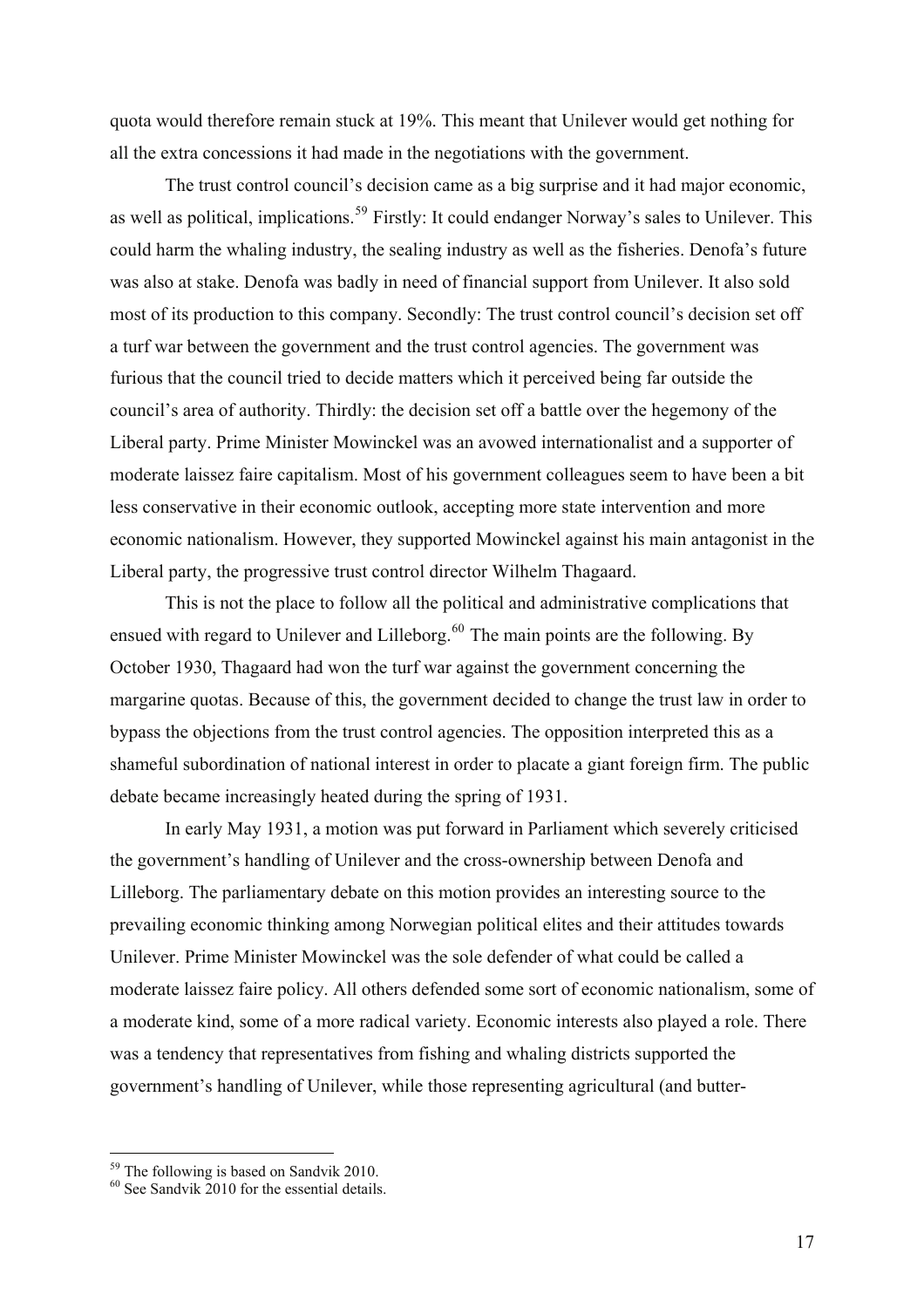producing) regions were more critical.<sup>[61](#page-17-0)</sup> However, even some of the government's supporters portrayed Unilever as a beast of prey that had to be controlled. The more radical nationalists wanted the Norwegian state to combat the company. Several representatives referred to the above-mentioned tobacco-war where domestic companies successfully had fought off a giant foreign enterprise. One representative, the later Prime Minister Jens Hunseid, compared Unilever to the Hanseatic League,  $62$  which (according to general wisdom at the time) helped bring about the downfall of independent Norway in the late middle ages. The message was; something similar could very well happen again if Unilever got free reins. There were also socialist attacks on foreign monopoly capitalism and the government's handling of Unilever.

After a three day debate the motion was approved. It was supported by the Labour party, The Farmers' party as well as two renegades from the governing Liberal party. The government chose to step down. It was now totally in the blue what would happen to Unilever's investments in Norway and to Denofa and Lilleborg.

### **Unilever and the new government**

Unilever's managers were furious about the development in Norway. The company's Norwegian lawyer, Per Rygh, noted in his diary that they were "deeply insulted and in a very warlike mood".<sup>[63](#page-17-2)</sup> The company was inclined to pull out of Norway and let Denofa go bankrupt. The consequences for Norwegian whaling were even more serious. In the spring of 1931, Unilever declined to buy any Norwegian whale oil from the coming hunting season. As a result, several thousand whalers lost their livelihood. The effects were also keenly felt by shipyards and other firms which supplied the whaling fleet. Unilever had at this time large stocks of whale oil due to falling demand for soap and margarine. However, Norwegian whalers noted that both Unilever's own whaling ships as well as other British expeditions went to the Antarctic as usual. Unilever's declining purchases almost exclusively hurt Norwegian whalers.<sup>[64](#page-17-3)</sup>

In his discussion with Per Rygh, Anton Jürgens even threatened to put an end to the Norwegian whaling industry by halting *all* future purchases of whale oil. Per Rygh, who was

 $61$  Sandvik 2010.

<span id="page-17-2"></span>

<span id="page-17-1"></span><span id="page-17-0"></span><sup>&</sup>lt;sup>62</sup> The Norwegian Parliament's Proceedings 1931, vol. 8, p. 221-26.<br><sup>63</sup> Nasjonalbiblioteket (The National Library, hereafter NB). Per Rygh's diary 14.05.1931. The original quote is "dybt krenket og sterkt krigersk stemt".

<span id="page-17-3"></span><sup>64</sup> Tønnessen 1969, 392-399.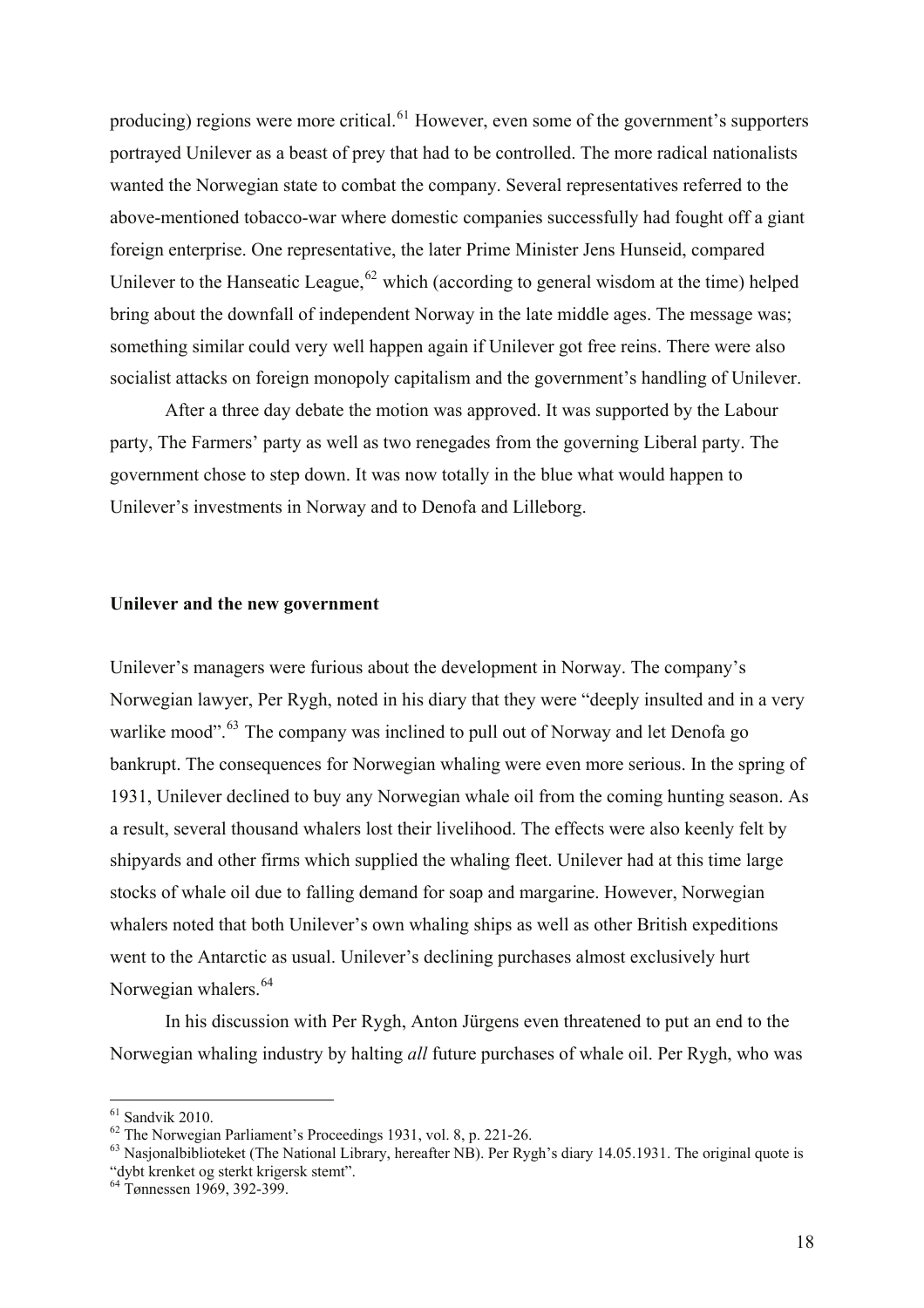Norway's top commercial lawyer, was in no doubt that Anton Jürgens was both sincere and capable of doing this.<sup>[65](#page-18-0)</sup> Unilever's defiance must partly be explained by the sheer economic power which the company could wield against a small state like Norway. It must also be interpreted in light of the economic development in 1930-31. The investments in Lilleborg that had seemed quite sound in February 1930 didn't look that good in May 1931. Unilever thus had little to loose from a standoff against Norway.

Per Rygh, at least if we believe his own diaries, was able to convince the Unilever management that they still had a chance to persuade the new Norwegian government to accept the contested cross-ownership between Denofa and Lilleborg and to let Unilever's Norwegian margarine factories acquire 34% of the Norwegian margarine market. Rygh was therefore instructed to communicate Unilever's viewpoints to the new Prime Minister Peder Kolstad.<sup>[66](#page-18-1)</sup>

After Mowinckel and the Liberal party resigned, Peder Kolstad and the Farmers' party formed the next government. This government had a weak parliamentary base and is perhaps most well known for its choice of the later infamous Vidkun Quisling as Minister of Defence. The Farmers' party had been steadfast in its opposition to Unilever. This may partly be explained by the party's strong nationalist traits, but also by the fact that margarine hurt sales of butter and thereby farming interests. One of the first decrees of the new government was to require that butter had to be mixed into all margarine.<sup>[67](#page-18-2)</sup> This measure was of great help to the distressed dairy producers. The decision probably also helped reduce the grudges Norwegian farmers had against the margarine industry and a margarine producing company like Unilever.

 In the coming weeks there were tough battles within the government over how to handle Unilever and the cross-ownership between Denofa and Lilleborg. An acceptance would no doubt amount to a significant political defeat. However, Prime Minister Kolstad recognised that a conflict with Unilever could become very costly for Norway. He was eventually able to persuade a majority of his government colleagues to accept Unilever's demands.<sup>[68](#page-18-3)</sup> The government circumvented the trust control agencies by dropping any reference to the margarine cartel that was negotiated in June 1930. In return, Unilever guaranteed that it would stand by its earlier promise not to exceed a market share over 34%. In order to achieve this political turnaround, Kolstad probably had to make a sacrifice to the

<span id="page-18-0"></span><sup>65</sup> NB. Per Rygh's diary 18.05. and 19.05.1931. Unilever's internal documents also show that the company was ready to use whale oil as a bargaining chip. UAP. Box 19 Directors Conferences 1930-32, Conference 02.10.1930.

<span id="page-18-1"></span><sup>&</sup>lt;sup>66</sup> NB. Per Rygh's diary, 14-20.05.1931. The authorization to approach Kolstad is mentioned 20.05.1931.<br><sup>67</sup> Edgar Hovland, "Smør og margarin blir ett fett", *Historisk Tidsskrift*, nr. 3 1977.

<span id="page-18-3"></span><span id="page-18-2"></span><sup>&</sup>lt;sup>68</sup> The Norwegian Parliament's Proceedings 1931, vol. 7b: 1785. NB. Per Rygh's diary 26.05, 23.06, 29.06, 06.07, and 07.07.1931. A. Lindboe, *Fra de urolige tredveårene,* Oslo 1965: 25-31.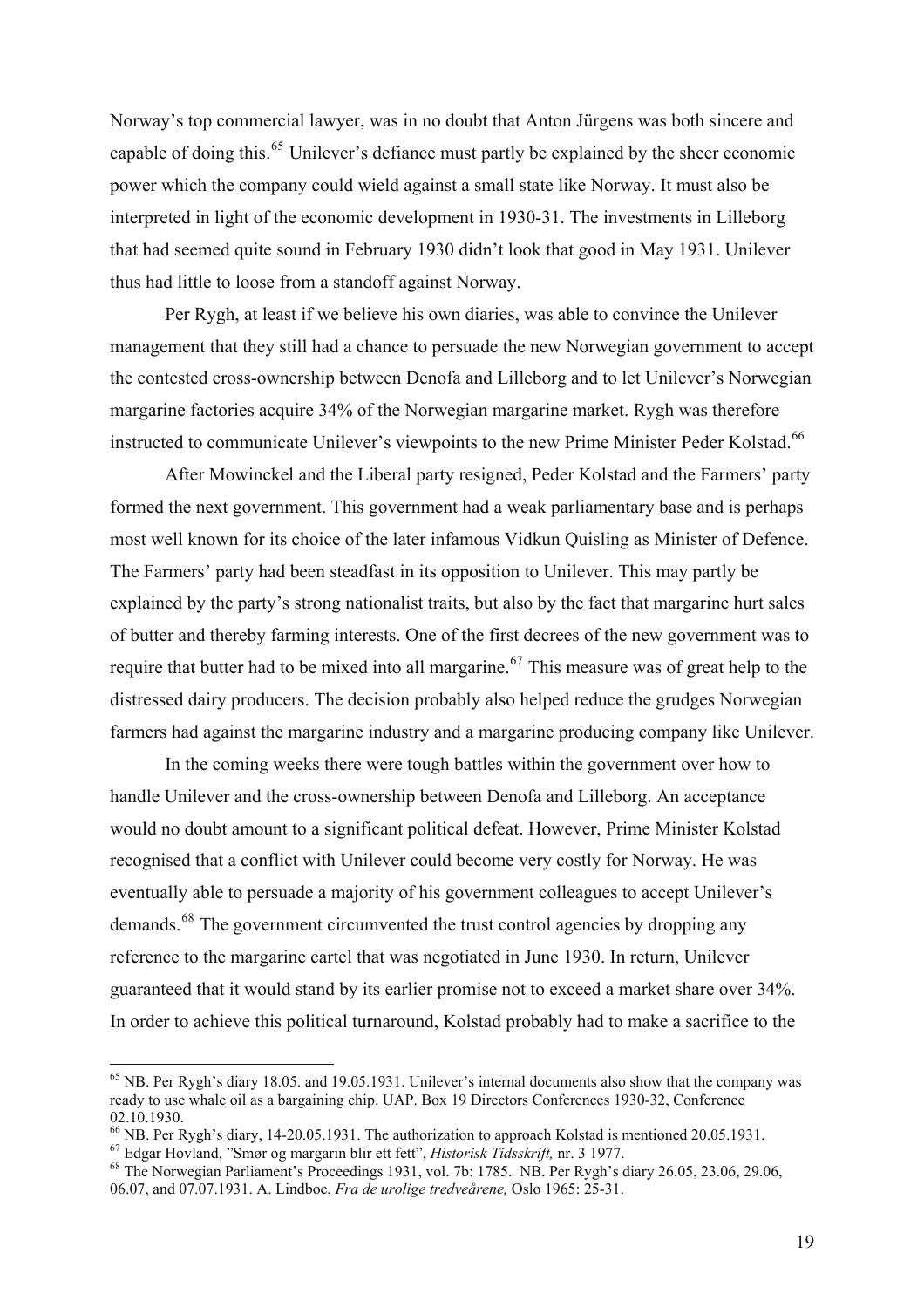most nationalist part of his party. He grudgingly accepted that Norway was to occupy Eastern Greenland, an act that later was deemed illegal by the International Court in Hague.<sup>[69](#page-19-0)</sup>

 The government gave Unilever, Denofa and Lilleborg the necessary permits on July  $10<sup>th</sup>$  1931. However, Unilever protracted and did not sign the agreement. The economic depression was becoming more severe by the day and in July 1931 the investments in Norway were probably seen as utterly unprofitable. Denofa showed catastrophic results. The company lost 4.7 million kroner (£235.000) during the first seven months of 1931. By July 31<sup>st</sup>, Denofa's total debts amounted to 40 million kroner, all guaranteed by Unilever.<sup>[70](#page-19-1)</sup>

Per Rygh was nevertheless very irritated about Unilever's conduct and its refusal to sign. The government had accepted a major defeat in order to placate the company. If Unilever now pulled out it would loose every grain of political goodwill which it still had in Norway. Neither would such an action have encouraged other governments to deal with Unilever. In the end, in September 1931, Unilever decided to authorise the agreement and to accept the negotiated terms. $71$ 

The battle over Unilever's expansion thus ended in a compromise. It did get permission to acquire 50% of Lilleborg, the major Norwegian producer of soap and vegetable oils for the margarine industry. But Unilever was not allowed to fully exploit the market power it accrued through this purchase. The company did not achieve its initial aim of gaining 75% of the Norwegian markets for margarine and soap. It had to settle for maximum 34% for margarine and 40% for soap.

In December 1931, Unilever decided to move the production of refined and hardened whale oil from its plant in Bromborough to Denofa,  $^{72}$  $^{72}$  $^{72}$  a decision that obviously strengthened the latter company. This development was quite different from what the Norwegian nationalists had feared. In the following years, Unilever and Lilleborg also negotiated cartel agreements with the domestic margarine and soap industry. The deals were hesitantly approved by the trust control agencies.<sup>[73](#page-19-4)</sup> Unilever had now become quite capable of

<span id="page-19-0"></span><sup>69</sup> Lindboe 1965: 31. Bjørn Vidar Gabrielsen, *Menn og politikk, Senterpartiet 1920-1970,* Oslo 1970: 81-82. This was probably a quid pro quo. Both Prime Minister Kolstad and the foreign minister Braadland were initially against the occupation.

<span id="page-19-1"></span> $^{70}$  UAP. UNI/S.C Box 47, Treasury 1931-33. Meetings 06.08, 27.08 og 10.09. Denofas arkiv, Direksjonsprotokoll 1926-32, møte 09.10.1931.

<span id="page-19-2"></span><sup>71</sup> UAP. UNI/S.C Box 18. Folder, Special Committee, General Matters 28.07-31.12.1931. Meetings 18.08 and 04.09.1931. UNI/S.C Box 33. Folder Special Committee Meetings Continental Committee 29.07.1931- 14.12.1931. Meeting 16.09.1931. NB. Per Rygh's diary 10.09.1931.

<span id="page-19-3"></span><sup>72</sup> UAP. UNI/S.C Box 33. Folder Special Committee Meetings Continental Committee 29.07.1931-14.12.1931. Meeting 09.12.1931.

<span id="page-19-4"></span><sup>73</sup> Bugge 1985: 35 and 51-58. D. Mangset, *Industri, stat og karteller, hovedoppgave i historie*, Oslo 1974, p. 112-14.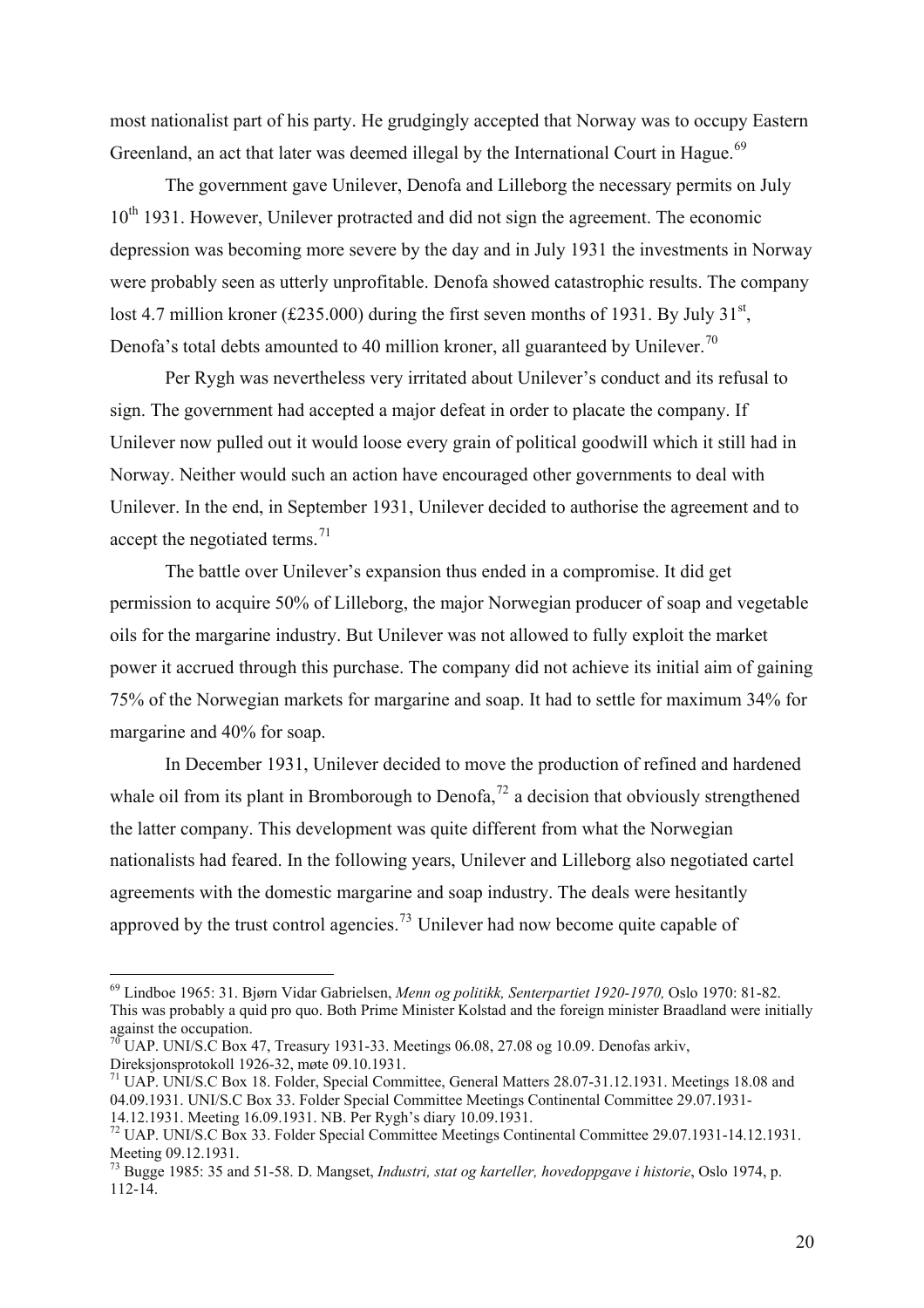manoeuvring in the politicised Norwegian economy. It should also be mentioned that at this point (1934-35) Norwegian nationalism was on the wane. After Norway lost its case over the occupation of Eastern Greenland in the international court in Hague in 1933, the nationalists lost clout. Furthermore, the depression showed that it was far more important to secure investments and employment, rather than letting business be bogged down by struggles over the investor's nationality. One conflict remained however. The aging Trygve Gotaas, from the above-mentioned Kildal family dynasty, remained at his post as chairman of the board in Lilleborg. He continued his fight to defend the autonomy of the family firm against Unilever.<sup>[74](#page-20-0)</sup> And although the old man did not live to see it, his quest to defend the autonomy of Lilleborg paid off in the end. In 1958, Unilever agreed to sell all its shares in the company back to Norwegian owners.

## **Conclusion**

1

One of the most important questions in the current debate on economic globalization is the issue of the relationship between large multinational companies and the host economies in which they operate. The Lilleborg case is an illustration that this is not a new debate and that the present-day scepticism towards multinationals is not a new phenomenon. In many ways, this case study justifies that scepticism. In 1930, a very unwilling Liberal Norwegian government was forced to concede Unilever concession to purchase Lilleborg. The decision went against everything that the Liberal party stood for, as it had always been a champion of Norwegian nationalism. Yet, even though the decision was desperately unpopular with the party's traditional electorate, the Mowinckel government saw no other alternatives than to grant the concession. Norway, the administration argued, could risk alienating Unilever because that could set in motion potentially devastating economic repercussions. Yet Mowinckel's government lost the case in the parliament and the even more fervently nationalistic Farmers' party took over. When the Kolstad administration came to power, it was with a determined stance that Unilever would not be allowed to swallow Lilleborg. However, when the new government was confronted with the full force of Unilever's power, it realised that it really had no options but to give in. For the government, the result was a

<span id="page-20-0"></span><sup>74</sup> LA. Folder Taler. Avskjedstale Torvald Moe 27.04.1962.